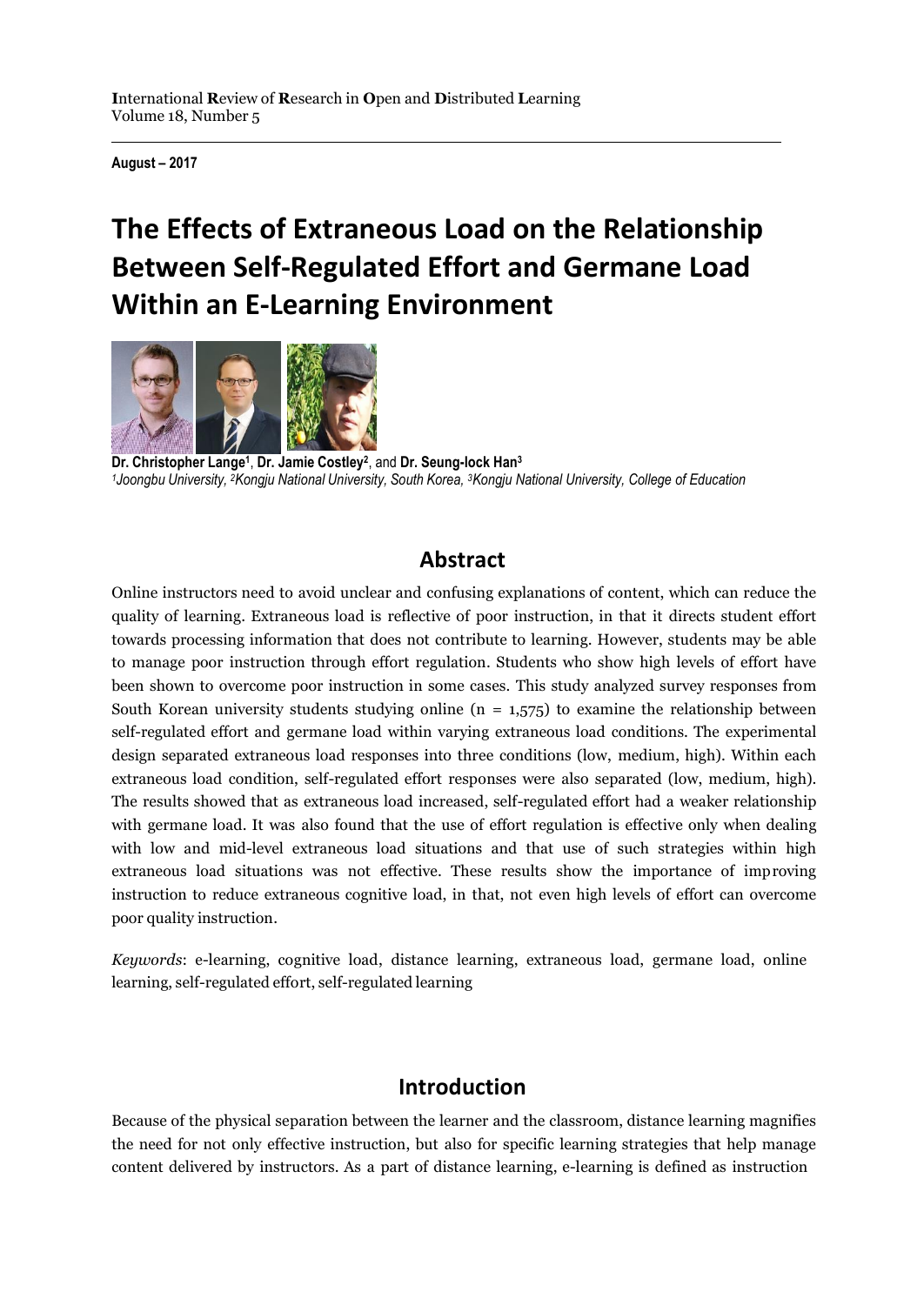delivered via computer network connectivity, which is designed to promote learning through the presentation of content represented by various electronic sources (Mayer, 2003). Because students are faced with the challenge of selecting relevant content delivered to them through multiple sources of information, e-learning requires a degree of autonomy than offline learning (Gerjets & Scheiter, 2003; Mayer, 2014). Cognitive load may be greater if content used in e-learning is not clearly presented (Gerjets & Scheiter, 2003; Kalyuga, Chandler, & Sweller, 1999). Instructors need to deliver content in a way that will not overload the cognitive processing of the learners. However, if cognitive overload does occur, students may benefit from effort regulation strategies, which have been found to be beneficial within online learning environments (Puzziferro, 2008).

Cognitive load represents a process of information transfer by learners from their working memory to their long- term memory (De Jong, 2010; Sweller, 2005; Sweller, Van Merriënboer, & Paas, 1998). Specifically, it refers to the fact that because there is limited cognitive capacity in the working memory, learning can be negatively affected if information that needs to be processed exceeds that capacity (De Jong, 2010). Cognitive Load Theory addresses cognitive processes through the examination of the following three elements: intrinsic load, extraneous load, and germane load (De Jong, 2010; Sweller, 2005; Sweller, Van Merriënboer, & Paas, 1998). Intrinsic load refers to the complexity of the material coupled with prior knowledge of the learners (Sweller & Chandler, 1994). Although there is some research that shows ways in which to minimize intrinsic load through strategic the use of specific materials, it is more commonly accepted that intrinsic load cannot be dramatically affected by instructional strategies (Cierniak, Scheiter, & Gerjets, 2009; Shadiev, Hwang, Huang, & Liu, 2015). Extraneous load reflects poor instructional delivery, which causes unnecessary processing within short-term memory to a point where student learning is negatively affected (Cierniak et al., 2009; Leppink, Paas, Van der Vleuten, Schmeck, Opfermann, van Gog, Paas, & Leutner, D, 2015; Van Gog, & Van Merriënboer, 2013). As it is strongly related to poor instructional quality, extraneous load can be altered through instructional intervention (Sweller, 2005). Instruction may contribute to higher levels of extraneous load if it includes the delivery of content in an unclear fashion (Leppink et al., 2013). Germane load is the only element of cognitive load theory where high levels are considered positive for the learning experience (Cierniak et al., 2009). More specifically, germane load directly contributes to learning and represents how well the students understand the content (Homer, Plass, & Blake, 2008; Sweller et al., 1998). Although germane load levels are affected by the amount of effort exerted by learners, there is disagreement about the process by which effort affects germane load. An ideal learning environment is one that promotes high levels of germane load through the reduction of extraneous load (Cierniak et al., 2009; Sweller et al., 1998).

Self-regulated learning is defined as the ability to show independent and proactive engagement through self-motivation and behavioral techniques used to accomplish goals (Zimmerman, 2008). Self-regulated learners are persistent when confronted with difficult tasks, and are able to keep away from behaviors that distract them from the learning process (Dabbagh & Kitsantas, 2012). Furthermore, self-regulated learners believe that taking on challenging tasks, developing a deep understanding of content, and using more effort will enhance their learning and ultimately help them succeed in their coursework (Perry, Phillips, & Hutchinson, 2006). Zimmerman and Pons (1986) provide a list of strategies often used by self-regulated learners in order to persist in challenging tasks, including goal-setting and planning, self-evaluating, self-monitoring, organizing and transforming, seeking assistance from peers, and seeking assistance from instructors. The Motivational Strategies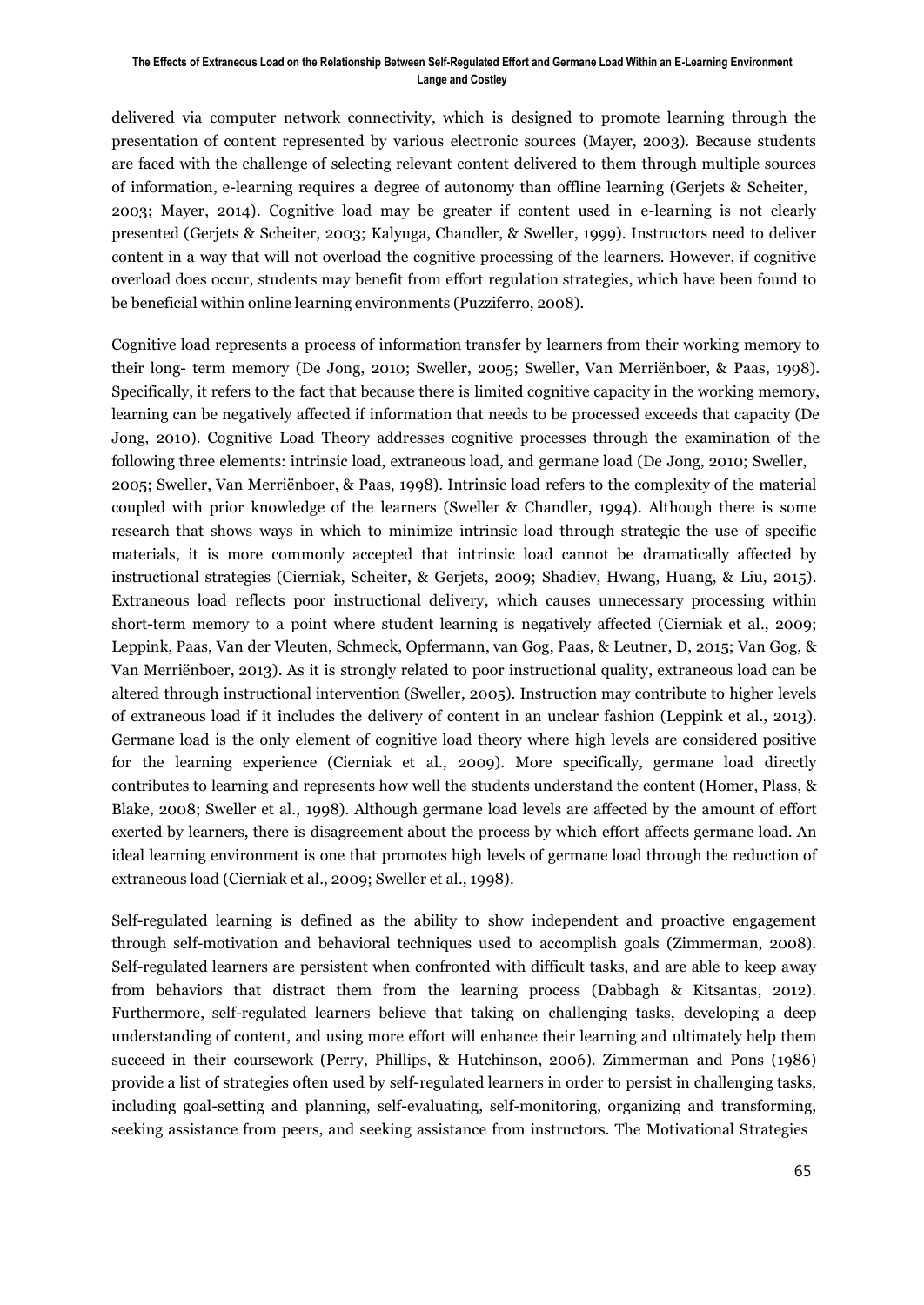for Learning Questionnaire (MSLQ) was developed to reflect the way learners use their beliefs and cognition to formulate motivational learning strategies (Pintrich, Smith, Garcia, & McKeachie, 1991). Although many of the MSLQ strategies address the effort put forward by students to succeed, the selfregulated effort strategy from MSLQ is useful to examine a more general sense of effort given when students face challenging content. Self-regulated effort is defined as the amount of commitment a student dedicates to managing specific instructional tasks that are perceived as difficult to complete (Pintrich et al., 1991). The use of such effort is believed to act as an agent for overcoming ineffective instruction. For example, it has been said that self-regulated learners put in effort and find ways to succeed, even when presented with incomprehensible material, inadequate study conditions, and confusing instruction (Gerjets, Scheiter, & Tack, 2000; Leutner & Sumfleth, 2009; Moos, 2013; Zimmerman, 1990).

## **Theoretical Background**

#### **Relationship Between Extraneous Load and Germane Load**

Both extraneous load and germane load are associated with effort put forth by learners. While effort associated with extraneous load is a result of poor instructional practices that cause unnecessary processing, effort associated with germane load contributes to processes that are reflective of learning (Kirschner, 2002). When instructional design effectively minimizes extraneous load, learners can effectively construct schema by engaging in relevant activities that contribute to learning, further enhancing levels of germane load (De Jong, 2010; Sweller et al., 1998). Within e-learning multimedia environments specifically, extraneous load can negatively affect cognitive processes that lead to learning. Mayer (2014) showed that if extraneous materials are added to parts of a lecture that contains essential information, students will have lower levels of comprehension. Additionally, splitting learners' attention between multiple sources of information presented simultaneously has been shown to create extraneous processing, which negatively affects learning (Mayer & Moreno, 2003; Moreno, Mayer, Spires, & Lester, 2001). Furthermore, reducing extraneous load has been shown to be beneficial to learning. The redundancy effect shows that redundant information introduced to the learning environment leads to extraneous processing. Mayer, Heiser, and Lonn (2001) set two experimental conditions; one where narration was simultaneously accompanied by onscreen text displaying the exact same words being used in the narration and one where that on-screen text was removed during the narration. The findings showed that the reduction of the extraneous onscreen text led to better understanding of the online multimedia presentation.

#### **Relationship Between Extraneous Load and Self-Regulated Effort**

Students' use of specific strategies is often determined by the learning environment itself. Selfregulated learning strategies such as effort regulation are not static, but contextually bound through the type of instruction delivered within specific learning environments (Duncan & McKeachie, 2005). The quality of instruction represents a specific environmental factor that may influence students' effort through the use of self-regulated learning strategies. The amount of effort students employ is often related to their perceptions of how effective that effort would be, given specific circumstances within their environment (Paas, Tuovinen, van Merriënboer, & Darabi, 2005). In other words, if instruction contains elements that lead to extraneous processing, learners may perceive those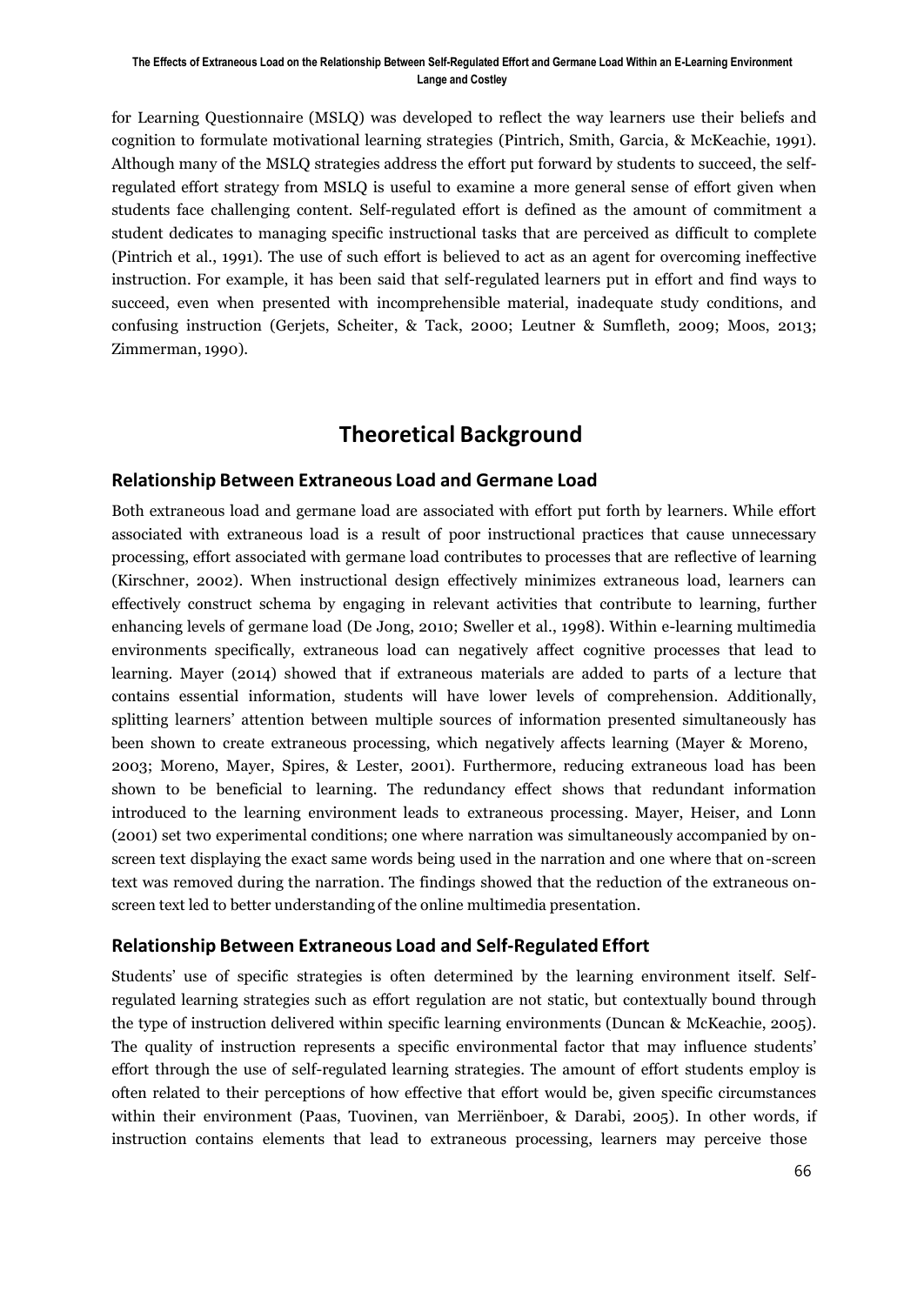elements as unnecessary for success, therefore they may reduce their effort. Additionally, the cognitive processing associated with extraneous load is further compounded by the cognitive processing required for self-regulation, which may lead to a reduction of effort, given the limited processing power afforded to individuals at a specific time (Saw, 2011). Such a reduction of effort within high extraneous load environments has been empirically examined. For example, extraneous questioning provided by instructors within a hypermedia environment has been shown to have a negative impact on the use of self-regulated learning strategies, including re-reading, taking notes, and coordinating informational sources (Moos, 2013). Although poor instruction has been shown to negatively affect levels of student effort, it should be noted that not all students learn the same way under the same conditions. Self-regulation still occurs within high extraneous load environments, as some learners attempt to compensate for poor instruction in order to succeed. Gerjets and Scheiter (2003) acknowledge that the specific constraints associated with ineffective instruction do affect learning strategies, but that different types of learners who receive the same instruction will still vary in regards to their use of such strategies. Furthermore, different patterns of learning are evident as a result of variations of strategies that students will use within the same learning environment (Gerjets et al., 2000; Gerjets & Scheiter, 2003).

### **Relationship Between Self-Regulated Effort and Germane Load**

Germane load is a product of the motivational effort used to construct schema, resulting in a positive learning experience (De Jong, 2010). Reflective of this notion, persistence when encountering boring or difficult instruction has been linked to academic achievement (Komarraju & Nadler, 2013; Pintrich et al., 1991). The effort associated with self-regulation, specifically, is a critical aspect of distance learning, as it represents a major determinate of what is learned within those environments (Saw, 2011). For example, student self-regulation through better planning and effort within multimedia elearning environments has been shown to lead to higher levels of learning (Moos, 2013; Moos & Azevedo, 2008). The use of self-regulation involving memorization, elaboration, and organization has been shown to positively affect learner achievement in e-learning environments (Shih, Ingebritsen, Pleasants, Flickinger, & Brown, 1998). Furthermore, self-regulated effort was found to be associated with an increase in academic performance within a college e-learning course (Puzziferro, 2008).

### **Relationship Between Specific Levels of Self-Regulated Effort and Germane Load Within Varying Extraneous Load Conditions**

Various studies have examined the effects that different levels of self-regulation have on learning within both high and low extraneous load e-learning environments. Within low extraneous load environments, studies have shown that self-regulation strategies increase and higher levels of learning occur as a result (Moos & Azevedo, 2008; Kramarski & Mizrachi, 2006). Within high extraneous load environments, research has shown that instruction that imposes extraneous load on the learners is associated with less usage of self-regulated learning strategies, and that low levels of self-regulation negatively affect learning (Moos, 2013). Although these studies provide insight into the processes occurring within both high and low extraneous load environments, they are limited in their scope. They are predicated on the fact that low levels of extraneous load increase self-regulated learning and high levels of extraneous load decrease self-regulated learning, essentially disregarding the effect that low self-regulation has on learning within low extraneous load environments and the effect that high self-regulation has on learning within high extraneous load environments. In order to get a complete picture, low self-regulation within low extraneous load environments and high self-regulation within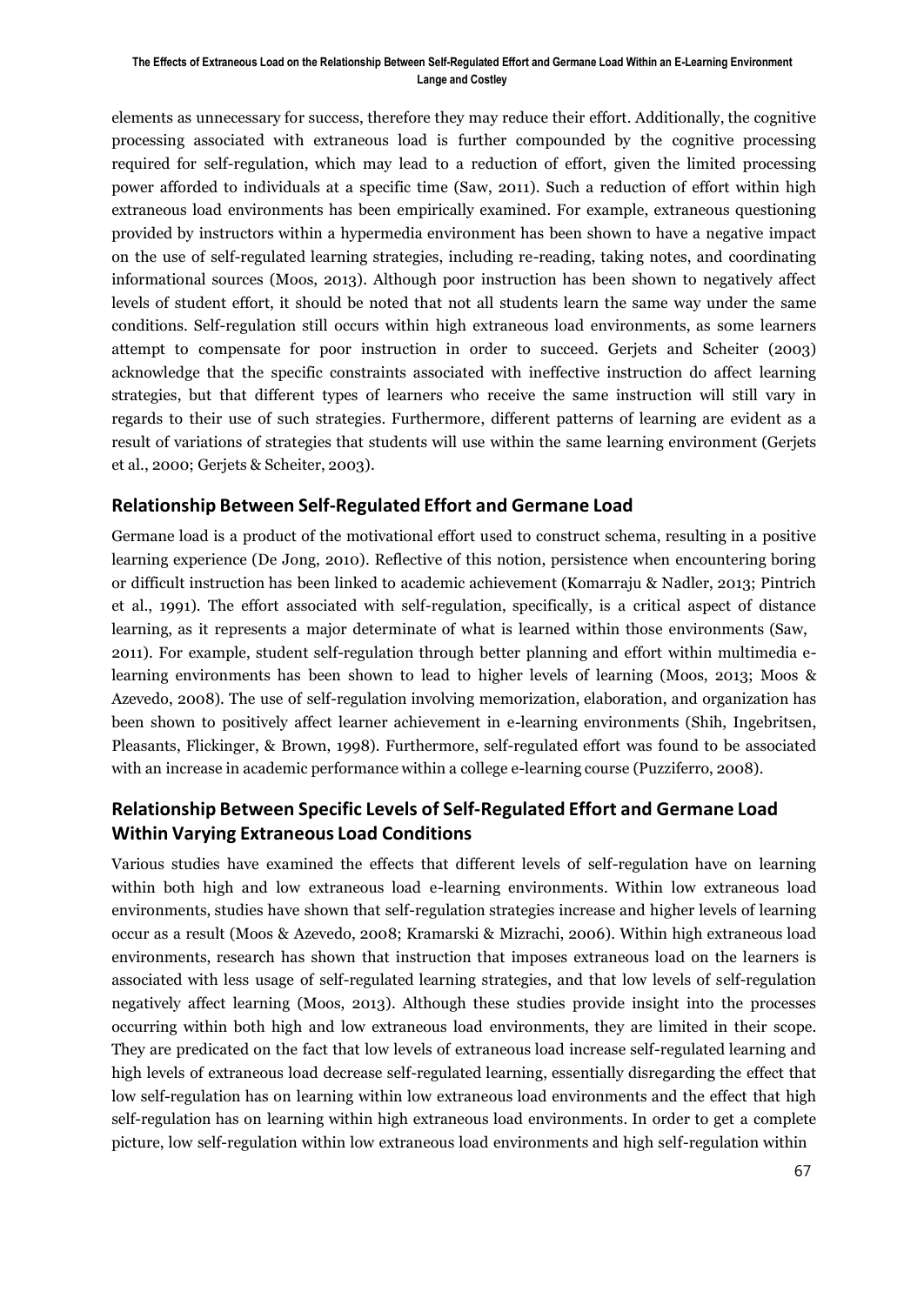high extraneous load environments need to be examined.

Gerjets and Scheiter (2003) contend that students learn in different ways, and that student strategies will still vary regardless of the learning environment. Therefore, unlike other research, they examined low self-regulation within low extraneous load environments and high self-regulation within high extraneous load environments. Within a low extraneous load online environment, Gerjets et al. (2000) looked at both low and high levels of self-controlled learning strategies and found that students who displayed less effort through low levels of processing strategies suffered from lower performance levels than those that utilized more effort through higher levels of processing strategies. Gerjets et al. (2000) also showed that when extraneous load was increased through the reduction of learning time, those that used higher levels learner control processing strategies were able to overcome the ineffective instruction to a point where learning was not negatively affected. This shows that selfregulation can be used to overcome ineffective instruction that imposes time constraints, as students apparently were able to apply their effort to aspects of the environment that contribute to learning and ignore irrelevant information unnecessary for learning (De Jong, 2010).

## **The Current Study**

Online learning deserves attention from a cognitive load perspective, as delivery of instruction often requires a level of strategic effort to deal with aspects of cognitive load that may be imposed on the learner. Research has shown that multimedia online environments are at a greater risk of inducing extraneous load, and that extraneous load is negatively correlated with germane load (Gerjets & Scheiter, 2003; Kalyuga et al., 1999). Additionally, it has generally been found that extraneous load occurring in e-learning leads to lower levels of effort (Moos, 2013; Moos & Azevedo, 2008; Kramarski & Mizrachi, 2006), although higher levels of effort still occur within high extraneous load environments as some learners attempt to compensate for poor instruction (Gerjets et al., 2000; Gerjets & Scheiter, 2003). Use of self-regulation within e-learning has proven to be useful in overcoming poor instruction, as high levels of self-regulation strategies have been shown to lead to better performance (Moos, 2013; Moos & Azevedo, 2008; Puzziferro, 2008; Shih et al., 1998). Finally, past research has postulated and shown evidence that students who show higher levels of effort can overcome ineffective instruction in order to succeed (Gerjets et al., 2000; Leutner & Sumfleth, 2009; Moos, 2011; Moos, 2103; Zimmerman, 1990).

Although it has been shown that both instruction and learning strategies can affect outcomes within elearning, it is useful to examine the relationship between unclear instruction, represented by extraneous load, and learning, represented by germane load. This is important in order to see if student effort can overcome unclear instruction within university online learning environments. To investigate this, the current study analyzed survey responses from university students in South Korea and separated their extraneous load responses into three conditions (high, medium, low). Within those conditions, self-regulated effort was also divided into three levels (high, medium, low) to see the relationship that different levels of self-regulated effort have with germane load within a high, medium, and low extraneous load condition.

### **Research Questions**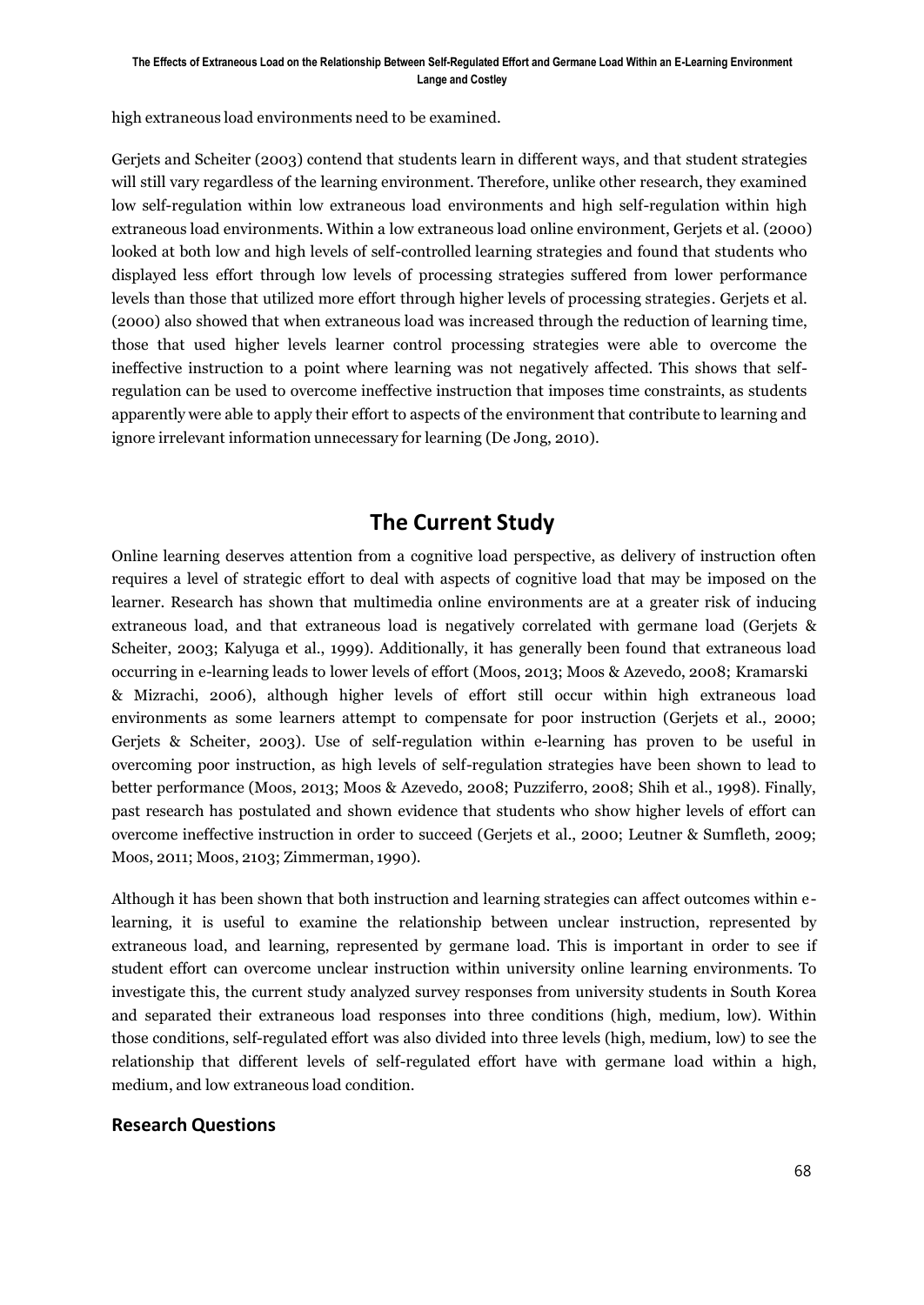- 1. Is there a statistically significant relationship between extraneous load and germane load?
- 2. Is there a statistically significant difference between extraneous load and self-regulated effort?
- 3. Is there a statistically significant difference between self-regulated effort and germane load?
- 4. Is there a difference in germane load means between the self-regulated effort groups in the low extraneous load condition?
- 5. Is there a difference in germane load means between the self-regulated effort groups in the moderate extraneous load condition?
- 6. Is there a difference in germane load means between the self-regulated effort groups in the high extraneous load condition?

## **Methods**

#### **Context and Participants**

This study surveyed a group of students in South Korea who received instruction within Open Cyber University (OCU) online courses. This institution first started delivering online instruction in the fall semester of 1998 (Jung & Rha, 2001). The OCU is associated with 23 traditional brick-and-mortar universities who provide both funding and administrative oversight (Jung, 2000). The OCU offers approximately 400 different classes, and 120,000 students per semester are enrolled (Han, 2012). The 23 member universities also provide the instructors and course titles for instruction delivered in the OCU (Jung & Rha, 2001). While there are a small amount of courses that include face-to-face tutoring and offline assessment, most instruction in the OCU occurs through web-based lectures and quizzes (Jung & Rha, 2001). The membership universities provide the content and design for the online courses (Jung & Rha, 2001). Online courses that make up the OCU generally consist of instructorcentered web-based instruction with very limited or no human interaction among its participants (Jung & Rha, 2001).

The participants in this study filled out a Google docs form in the spring semester of 2016. 1801 students filled out the survey; however 226 of those surveys were removed from the analysis because they were incomplete, or for the purpose of making the nine differing groups used in this study equal in size. This research procedure is similar to that of McManus (2000) where low, medium, and high self-regulated learning groups were compared. Of the 1575 students who completed surveys, 756 (48%) were male and 819 (52%) were female. The youngest participant in this study was 15, and the oldest was 63. The average age of the study participants was 23.5, with a standard deviation of 3.2. Other studies involving online learning environments have found similar distributions of age and gender (Suh & Kim, 2013). The participants responded to the survey based on specific OCU courses they took during the semester. The courses were categorized as follows, with the percentage of participants taking each course-type in parentheses: liberal arts (33%), social science (17%), technology (15%), lifestyle and health (12%), management and business (8%), foreign language (7%), natural science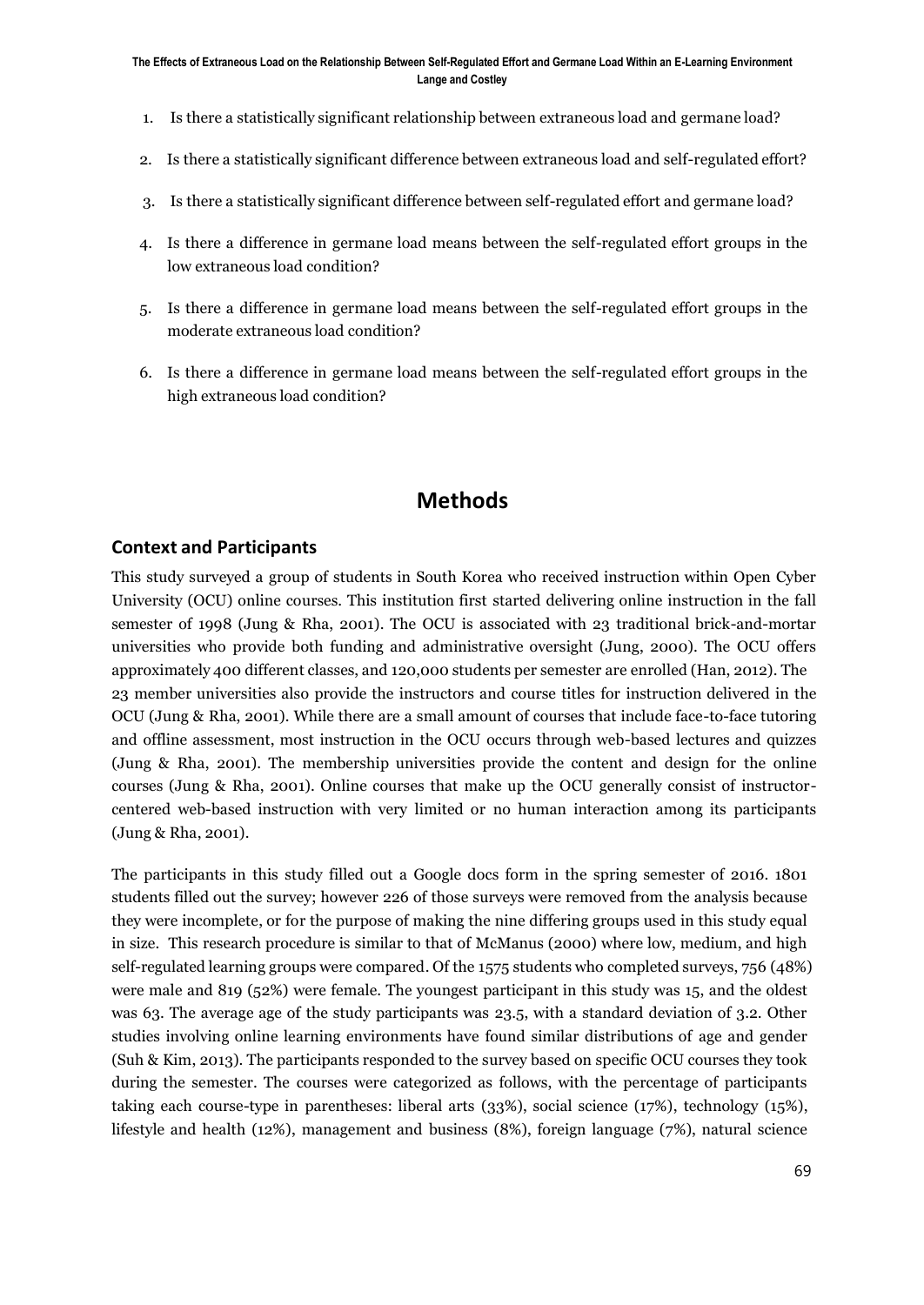(6%), and design (2%). The distribution of subject areas is similar to the general distribution found in the OCU (Kobayashi & Kim, 2010).

### **Research Procedures and Data Collection**

This study began with qualitative interviews of 10 students who had participated in OCU classes in the fall semester of 2015. These interviews were focused on learner-to-learner interaction, the students' general perceptions of the OCU, and their learning experiences. These interviews helped define and generate questions for a broad survey covering all aspects of the OCU that were given to 92 students in January of 2016. This survey was general but focused around the direct instruction the learners received with questions regarding lesson quality, watching lectures, academic honesty, learner-tolearner interaction, instructor interaction, and learning materials. From this survey, it was evident that the learning experience of students was variable in terms of the video lectures themselves. However, all participants interviewed expressed that there was no significant interaction or activities to supplement the video lectures. Because of this, a decision was made to generate a more specific survey that focused on aspects within the video lectures and distribute it to a larger sample of OCU students.

The survey used in this research was initially written in English, and then translated into Korean. An expert in both the OCU and online learning checked the translation and found it to be accurate. A link to the survey was sent to the OCU's central administrative offices, where it was checked for errors or issues. The link along with a message inviting students to participate in the research was then posted on the OCU's main information board, and was active from April 20th to May 20th, 2016.

#### **Instruments**

To create the extraneous load and germane load scale, four items for germane load and seven items for extraneous load were used and measured using a Likert-type scale ranging from 0 to 10, with 0 being "strongly disagree" and 10 being "strongly agree." The justification for using the 0 to 10 Likerttype scale for this study is due to the fact that the original items were designed with this scale, and to ensure reliability, the same scale was used in this study. To measure germane load, four items from Leppink et al.'s (2013) paper titled "The development of an instrument for measuring cognitive load" were adapted. The four items used to measure germane load in the present study were: *The lecture really enhanced my understanding of the topic, the lecture really enhanced my knowledge and understanding of the of the class subject, the lecture really enhanced my understanding of the concepts associated with the class subject,* and *the lecture really enhanced my understanding of concepts and definitions*. Cronbach's Alpha was measured and found to be .961, which is acceptable for this research. The three items measuring extraneous load were also adapted from Leppink et al. (2013). The three items used in this study to measure extraneous load were: *The explanations during the lecture were very unclear; the explanations were, in terms of learning, very ineffective;* and *the explanations were full of unclear language.* The Cronbach's Alpha was calculated and found to be .946, which is also acceptable for this type of research.

The measurements used to calculate self-regulated effort come from the *Motivated Strategies for Learning Questionnaire* (MSLQ) that is used to assess college students' motivational orientations and their use of different learning strategies (Pintrich et al. 1991). The Likert-type scale used for these items was set at a range from 0 to 10, with 0 representing "disagree" and 10 representing "agree."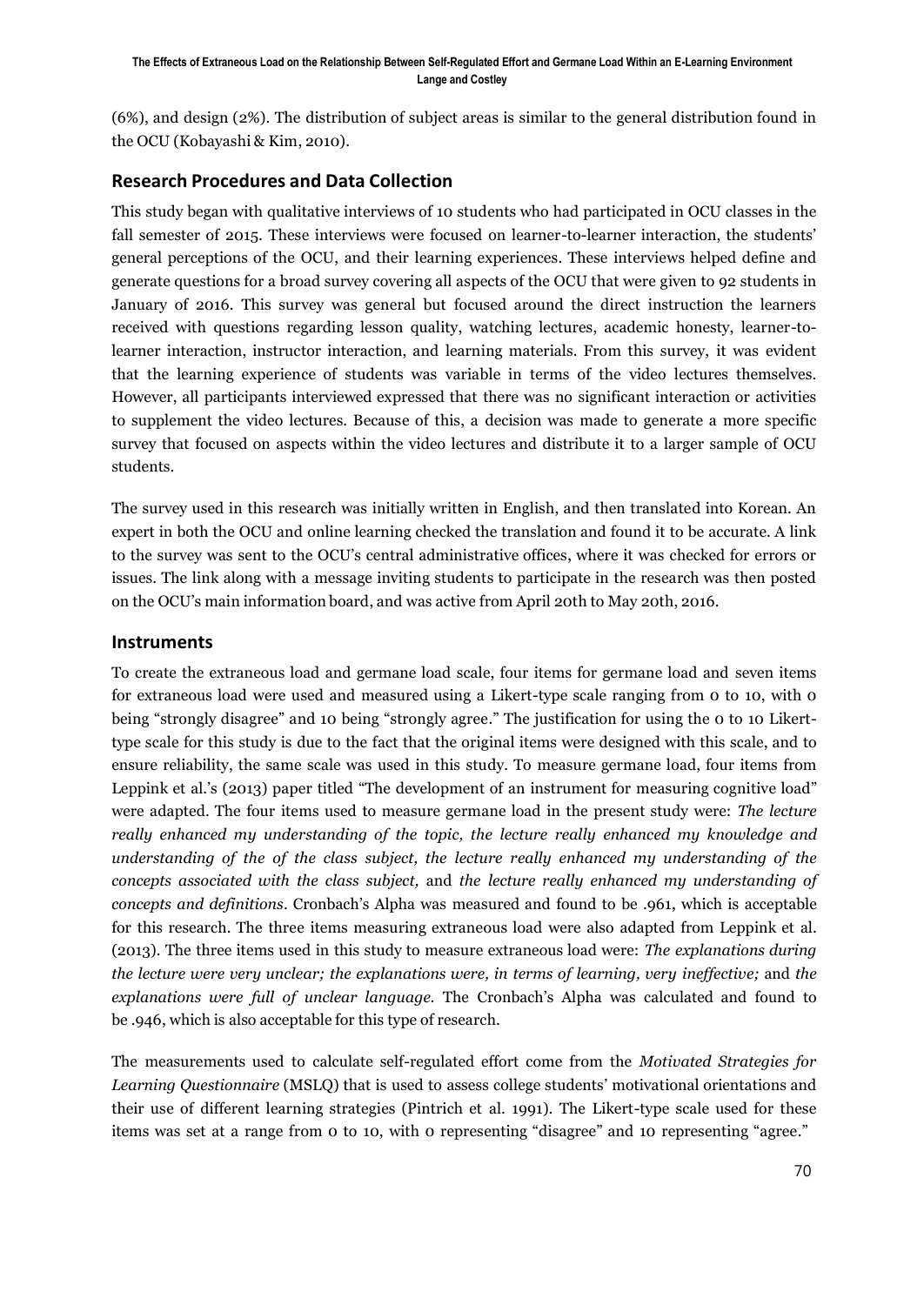Although the MSLQ was originally designed to be set at a 7-point Likert-type scale, the current study set it at 0 to 10 to ensure consistency with the range throughout the entire survey. This was done because the main constructs used in this study are the cognitive load constructs, which are set at a 0 to 10 range. Justification for altering the range is provided by various studies (Ergul, 2004; Nie, Lau, & Liau, 2011; Simon, Aulls, Dedic, Hubbard, & Hall, 2015). From the MSLQ, the following four items were adapted for use in this study to measure self-regulated effort: *I often lose focus when I study so I quit before I finish what I planned to do* (reversed)*; I work to do well at school even if I get confused; when coursework is unclear, I give up or only study the easy parts* (reversed)*;* and *even when study materials are complex, I manage to keep working until I finish.* The Cronbach's Alpha was calculated and found to be .727, which is acceptable for this type of research.

### **Experimental Design**

To create the different groups for examining the relationships between self-regulated effort and germane load within varying extraneous load conditions, the study participants were separated into three different groups (low, medium, high). This means that there were a total of nine separate conditions that were compared as the main part of this study. The 1575 participants' levels of extraneous load were calculated and ordered. The 525 subjects with the highest levels of extraneous load represented the "high" extraneous load group, the next 525 subjects represented the "medium" extraneous load group, and the lowest 525 subjects represented the "low" extraneous load group. This method of dividing participants is similar to the method used in Chang and Yang's (2009) cognitive load study. The grouping procedure for self-regulated effort also included dividing the overall sample into three groups, with 525 participants with the highest levels of self-regulated effort being the "high" group, the next 525 participants being the "medium" group, and the 525 participants with the lowest levels of self-regulated effort being the "low" group. This method of dividing subjects into groups based on their relative levels of self-regulated effort is the same method used in McManus (2000) and Wang (2011).

### **Results**

The first step in understanding the relationships between the three main variables was to look at their direct correlations. This was done to show the degree to which the main variables were correlated with each other, and to see if those relationships were statistically significant. Table 1 shows that all of the variables have a statistically significant positive or negative relationship. Extraneous load is negatively correlated with both self-regulated effort (-.261) and germane load (-.602). Also, self-regulated effort is positively correlated with germane load (.437). All of these correlations were significant at the .01 level using Spearman's correlation coefficient. All told, the direction of these correlations suggest that extraneous load leads to less germane load and less self-regulated effort, while self-regulated effort leads to higher levels of germane load.

Table 1

*Correlations Between Extraneous Load, Self-Regulated Effort, and Germane Load (N = 1575)*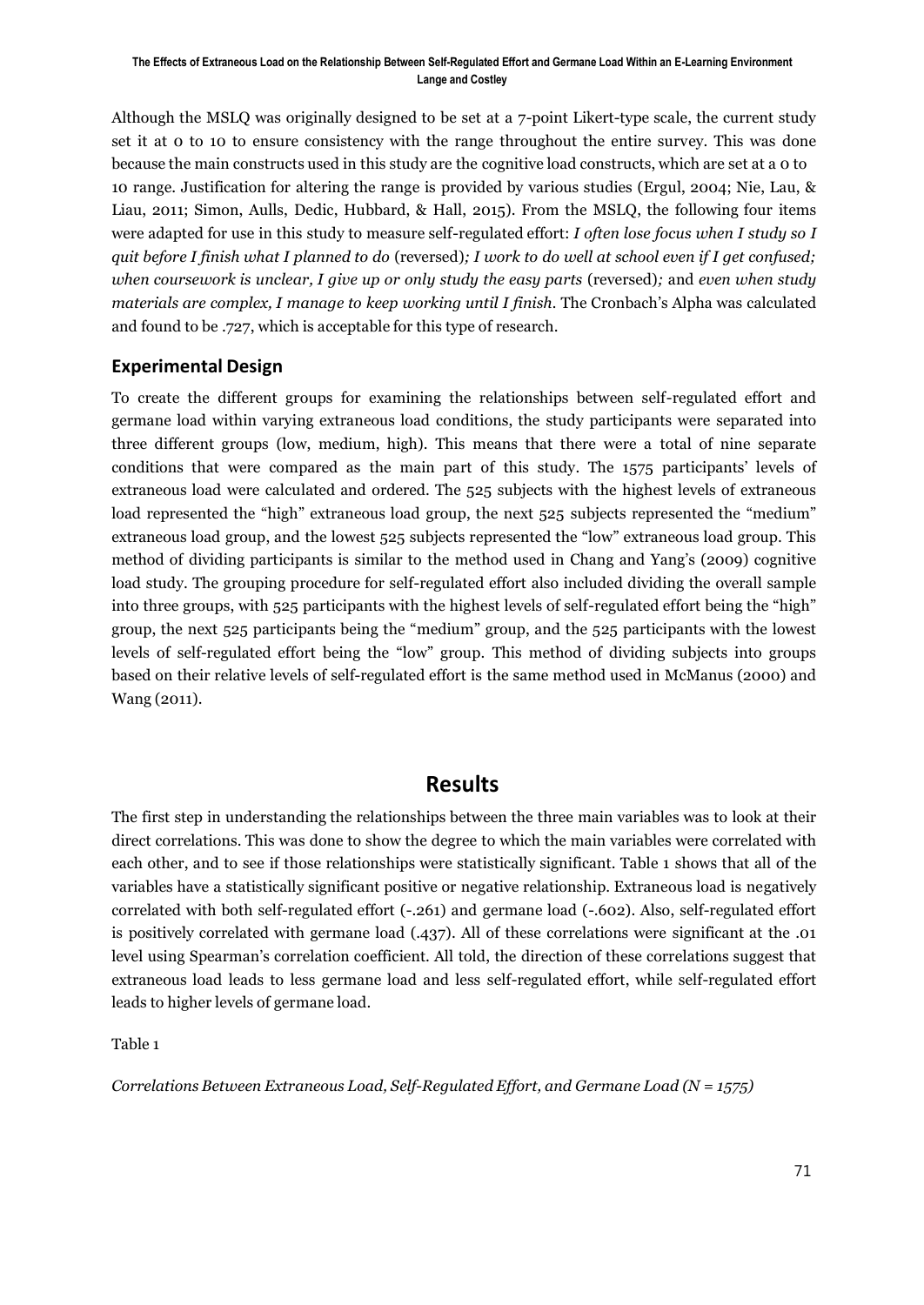|                |                        |           | $\mathbf{2}$ | 3 |
|----------------|------------------------|-----------|--------------|---|
|                | <b>Extraneous Load</b> |           |              |   |
| $\overline{2}$ | Self-Regulated Effort  | $-.261**$ | 1            |   |
| 3              | Germane Load           | $-.602**$ | $.437***$    | 1 |

\*\* Correlation is significant at the .01 level

The first stage of examining the relationships between the variables was to separate them into different groups to be used for analysis in this study. First, the overall mean levels for the three variables were examined Table 2 shows that extraneous load had a mean value of 3.48, self-regulated effort had a mean value of 6.85, and germane load had a mean value of 6.29.

Table 2

*Means for Extraneous Load, Self-Regulated Effort, and Germane Load (N = 1575)*

|                |                       | Min  | Max   | Mean | <b>SD</b> |
|----------------|-----------------------|------|-------|------|-----------|
| $\mathbf{1}$   | Extraneous Load       | 0.00 | 10.00 | 3.48 | 2.56      |
| $\overline{2}$ | Self-Regulated Effort | 3.00 | 10.00 | 6.85 | 1.64      |
| 3              | Germane Load          | 0.00 | 10.00 | 6.29 | 2.78      |

After the three main variable descriptive statistics were examined, the participants were split into three groups based on their levels of perceived extraneous load. These groups were low, medium, and high. Table 3 shows that the low extraneous load group had a mean extraneous load of 0.62, the medium extraneous load group had a mean extraneous load of 3.59, and the high extraneous load group had a mean extraneous load of 6.20. After the high, medium, and low extraneous load groups were created, the participants were also divided based on their self-regulated effort scores. Table 3 shows that there were three self-regulated effort groups created within each extraneous load group, with 175 participants in each. In the low extraneous load group, the low effort group had an effort mean of 5.605, the medium group had a mean of 7.604, and the high effort group had mean of 9.472. The medium extraneous load group also had three groups with the low effort group having an effort mean of 4.930, the medium group having a mean of 6.164, and the high group having an effort mean of 8.044. In the high extraneous load condition, the low effort group had an effort mean of 5.080, the medium group had a mean of 6.235, and the high group had a mean of 8.354.

Table 3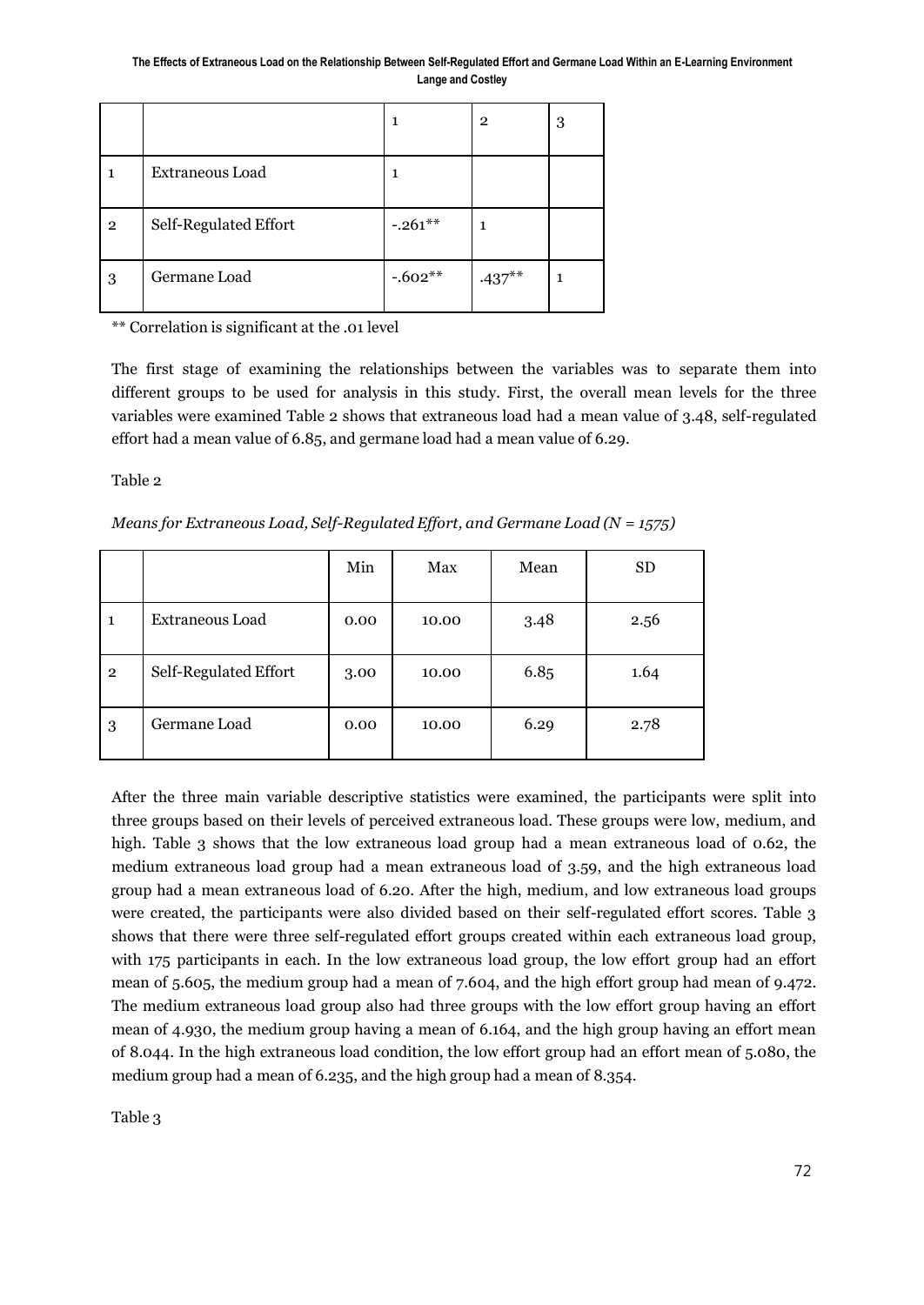*Mean Levels by Groups*

|         | $\boldsymbol{n}$ | EL   | <b>SD</b> |                    | $\,N$ | Effort | ${\rm SD}$ |
|---------|------------------|------|-----------|--------------------|-------|--------|------------|
|         |                  | Mean |           |                    |       | Mean   |            |
| Low EL  | 525              | 0.62 | 0.72      | Low Effort         | 175   | 5.60   | 0.65       |
|         |                  |      |           | Medium Effort      | 175   | 7.60   | 0.62       |
|         |                  |      |           | <b>High Effort</b> | 175   | 9.47   | 0.65       |
| Medium  | 525              | 3.60 | 0.99      | Low Effort         | 175   | 4.93   | 0.31       |
| EL      |                  |      |           | Medium Effort      | 175   | 6.16   | 0.48       |
|         |                  |      |           | <b>High Effort</b> | 175   | 8.04   | 0.85       |
| High EL | 525              | 6.20 | 1.61      | Low Effort         | 175   | 5.08   | 0.29       |
|         |                  |      |           | Medium Effort      | 175   | 6.24   | 0.42       |
|         |                  |      |           | <b>High Effort</b> | 175   | 8.35   | 1.03       |

This created nine potential combined conditions as can be seen in Table 3 above and Table 4 below. Next, using the nine different combined groups, the germane load means for each of the conditions were examined (Table 4). The condition with the highest germane load mean was the low extraneous load, high effort group with a germane load mean of 9.328 and the condition with the lowest germane load mean was the high extraneous load, low effort group with a mean germane load of 4.815. The means for the other conditions can be seen in Table 4.

### Table 4

*Mean Germane Load by Extraneous Load and Effort Groups*

| EL groups | Effort groups      | $\boldsymbol{N}$ | Germane Load | <b>SD</b> |
|-----------|--------------------|------------------|--------------|-----------|
|           |                    |                  | Mean         |           |
| Low EL    | <b>High Effort</b> | 175              | 9.33         | 1.22      |
| Low EL    | Medium Effort      | 175              | 8.14         | 1.42      |
| Low EL    | Low Effort         | 175              | 6.43         | 2.51      |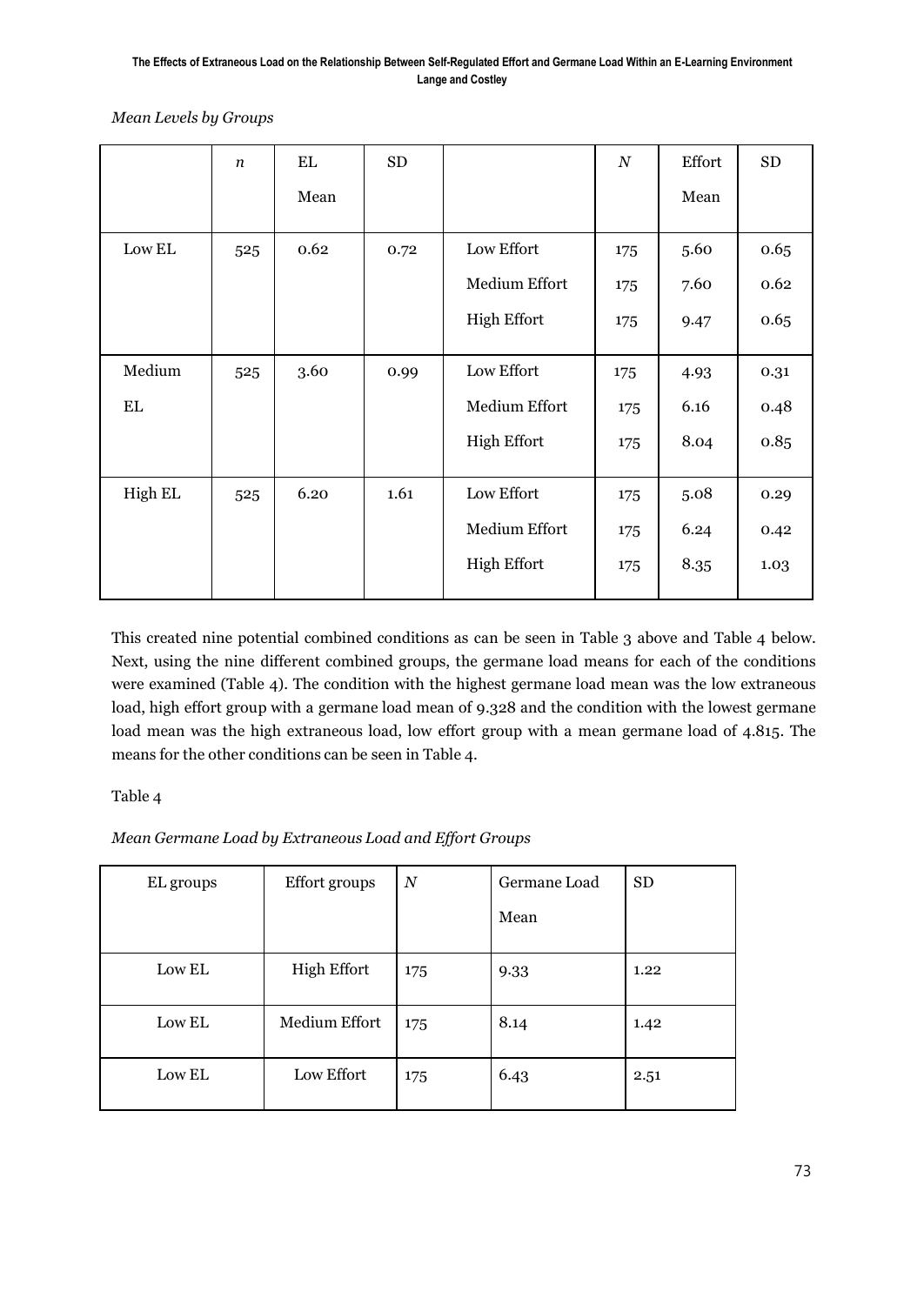**The Effects of Extraneous Load on the Relationship Between Self-Regulated Effort and Germane Load Within an E-Learning Environment Lange and Costley**

| Total for Low EL       |                            | 525  | 7.99 | 2.16 |
|------------------------|----------------------------|------|------|------|
| Medium EL              | <b>High Effort</b>         | 175  | 6.84 | 1.64 |
| Medium EL              | Medium Effort              | 175  | 5.80 | 1.28 |
| Medium EL              | Low Effort                 | 175  | 5.13 | 0.97 |
|                        | <b>Total for Medium EL</b> |      | 5.93 | 1.50 |
| High EL                | <b>High Effort</b>         | 175  | 5.14 | 2.66 |
| High EL                | Medium Effort              | 175  | 5.04 | 1.57 |
| High EL                | Low Effort                 | 175  | 4.82 | 1.26 |
| Total for High EL      |                            | 525  | 4.99 | 1.94 |
| Total for whole sample |                            | 1575 | 6.30 | 1.87 |

After examining the germane load means for each of the nine conditions, analysis of variance (ANOVA) was used to analyze the differences among and between the group means that were a part of this research. ANOVA tested if there was a statistically significant different between the high, medium and low effort groups within each of the extraneous load conditions. Table 5 shows both the low and medium extraneous load groups showed a significant difference in germane load depending on whether the participants were in the high, medium, or low effort group. However, in the high extraneous load condition, there was no statistically significant difference based on which selfregulated effort group the participant belonged to.

Table 5

*ANOVA for the Different Effort Groups by Extraneous Load Group*

|        |                | Sum of  | Df             | Mean    | $\mathbf F$ | Sig.  |
|--------|----------------|---------|----------------|---------|-------------|-------|
|        |                | Squares |                | Square  |             |       |
| Low EL | <b>Between</b> | 772.988 | $\overline{2}$ | 386.494 | 119.008     | 0.001 |
|        | Groups         |         |                |         |             |       |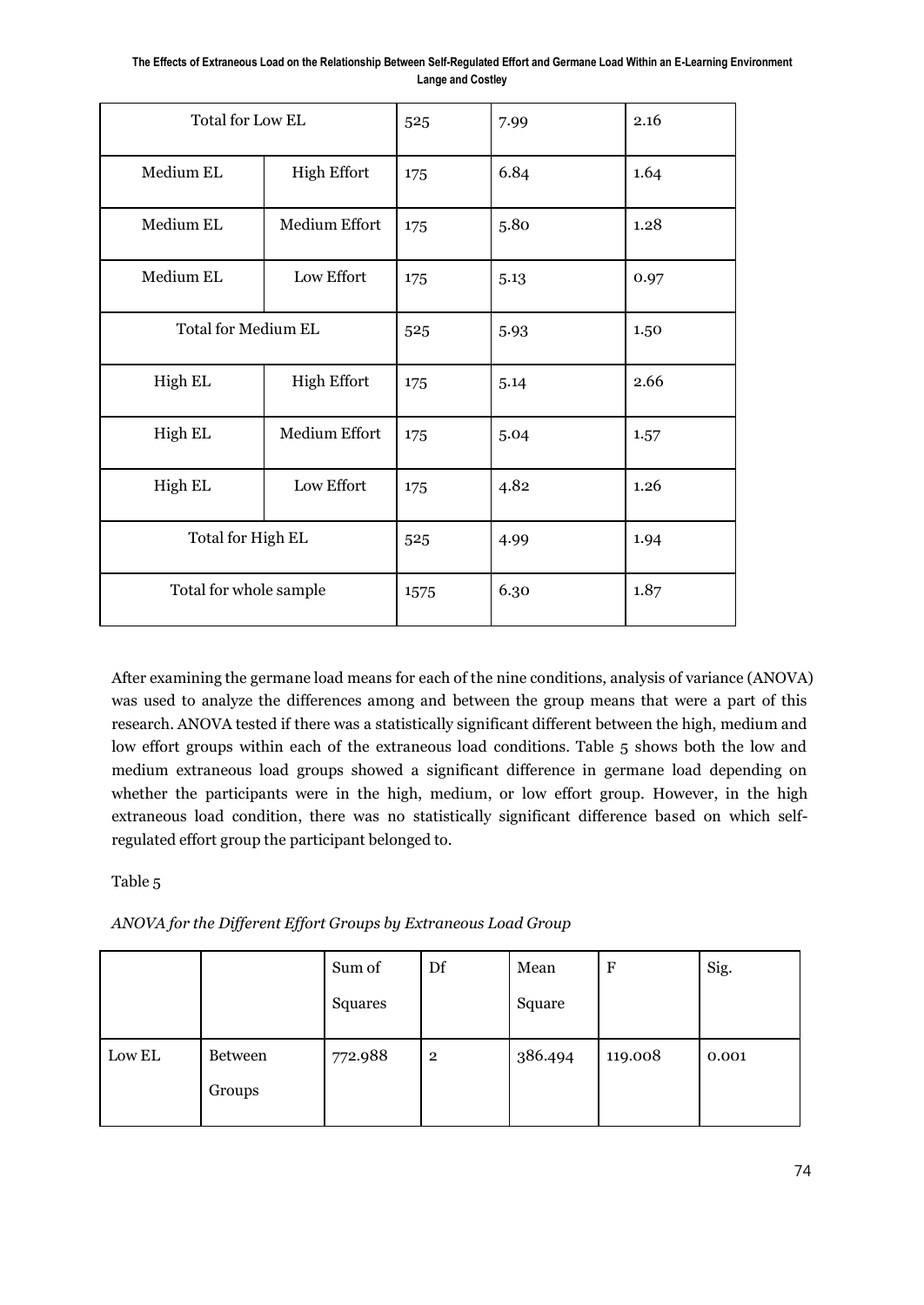**The Effects of Extraneous Load on the Relationship Between Self-Regulated Effort and Germane Load Within an E-Learning Environment Lange and Costley**

|           | Within Groups            | 1737.475 | 523         | 3.248   |        |       |
|-----------|--------------------------|----------|-------------|---------|--------|-------|
|           | Total                    | 2510.462 | 525         |         |        |       |
| Medium EL | <b>Between</b><br>Groups | 266.808  | $\mathbf 2$ | 133.404 | 75.342 | 0.001 |
|           | Within Groups            | 952.61   | 523         | 1.771   |        |       |
|           | Total                    | 1219.418 | 525         |         |        |       |
| High EL   | <b>Between</b><br>Groups | 27.569   | $\,2$       | 6.785   | 1.696  | 0.344 |
|           | Within Groups            | 1969.478 | 523         | 3.73    |        |       |
|           | Total                    | 1997.047 | 525         |         |        |       |

After the overall difference in each of the extraneous load conditions was established, the Scheffe test was used to examine the specific difference of germane load means between each effort group, and whether or not those differences were statistically significant. The Scheffe test is a single-step multiple comparison procedure designed to be applied to the set of estimates of all possible comparisons among means. Table 6 shows that in the low extraneous load condition, the high effort group's germane load mean was 2.894 higher than the low effort group and 1.192 higher than the medium effort group. The medium effort group's germane load mean was 1.702 higher than the low effort group. All of those differences were statistically significant.

Table 6

|  | Scheffe Test for the Low Extraneous Load Group ( $N = 525$ ) |  |
|--|--------------------------------------------------------------|--|
|--|--------------------------------------------------------------|--|

|                    | Low Effort | Medium Effort | <b>High Effort</b> |
|--------------------|------------|---------------|--------------------|
| <b>High Effort</b> | $2.894*$   | $1.192*$      |                    |
| Medium Effort      | $1.702*$   |               |                    |
| Low Effort         |            |               |                    |

\* Correlation is significant at the .05 level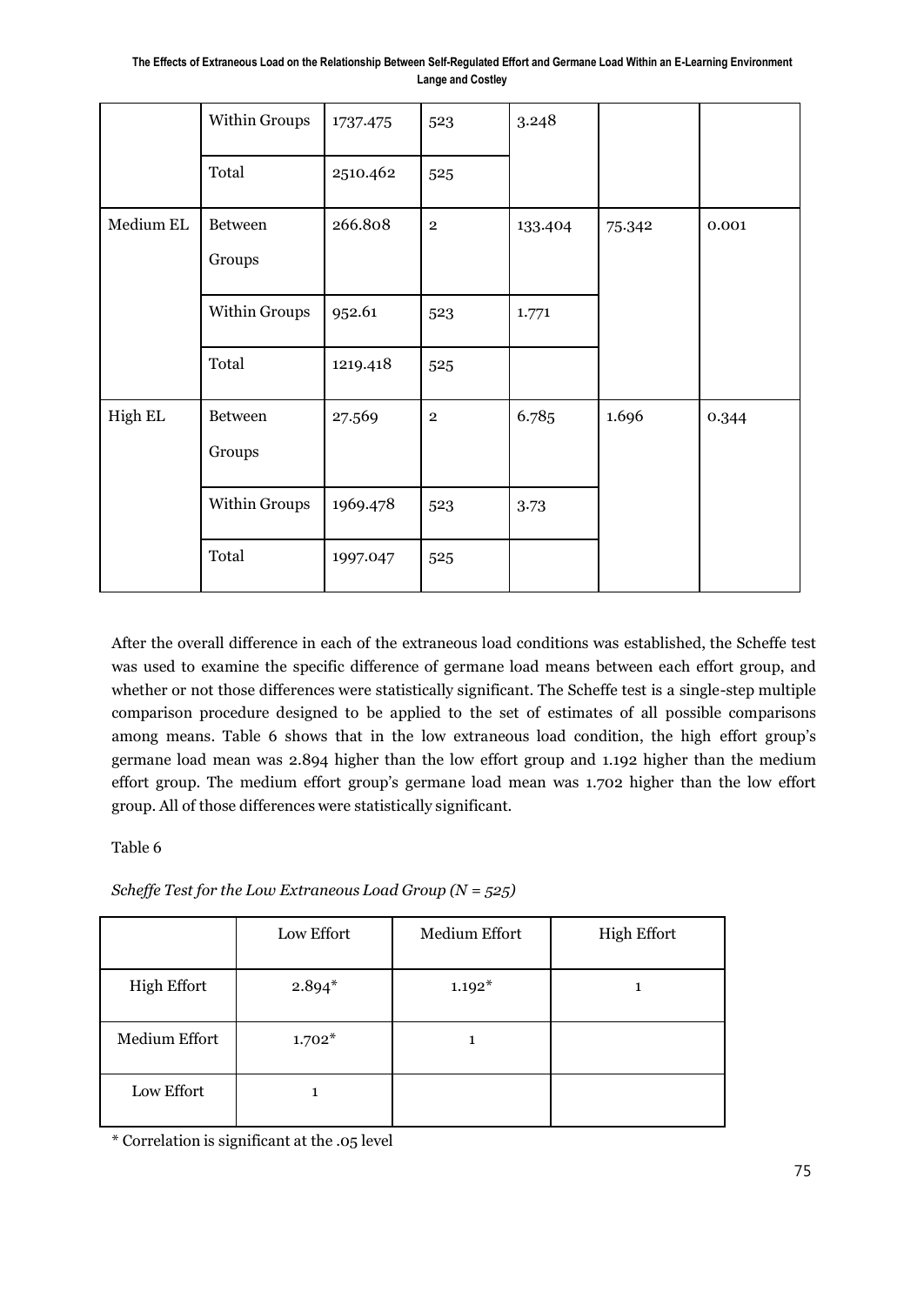The Scheffe test was also used in the medium extraneous load group to examine the specific difference of germane load means between each effort group, and whether or not those differences were statistically significant. Table 7 shows that in the medium extraneous load condition, the high effort group's germane load mean was 1.706 higher than the low effort group and 1.037 higher than the medium effort group. The medium effort group's germane load mean was 0.669 higher than the low effort group. All of those differences were statistically significant.

Table 7

|                    | Low Effort | Medium Effort | <b>High Effort</b> |
|--------------------|------------|---------------|--------------------|
| <b>High Effort</b> | $1.706*$   | $1.037*$      | 1                  |
| Medium Effort      | $0.669*$   |               |                    |
| Low Effort         |            |               |                    |

*Scheffe Test for the Medium EL Group (N = 525)*

\* Correlation is significant at the .05 level

Finally, the Scheffe test was used to examine the specific differences of germane load means between each effort group in the high extraneous load condition, and whether or not those differences were statistically significant. Table 8 shows that in the high extraneous load condition, the high effort group's germane load mean was 0.326 higher than the low effort group and 0.106 higher than the medium effort group. The medium effort group's germane load mean was 0.22 higher than the low effort group. Unlike in the medium and low extraneous load conditions, there was no statistical difference between the groups.

Table 8

*Scheffe Test for the High EL Group (n = 525)*

|                    | Low Effort | Medium Effort | <b>High Effort</b> |
|--------------------|------------|---------------|--------------------|
| <b>High Effort</b> | 0.326      | 0.106         |                    |
| Medium Effort      | 0.22       | 1             |                    |
| Low Effort         |            |               |                    |

\* Correlation is significant at the .05 level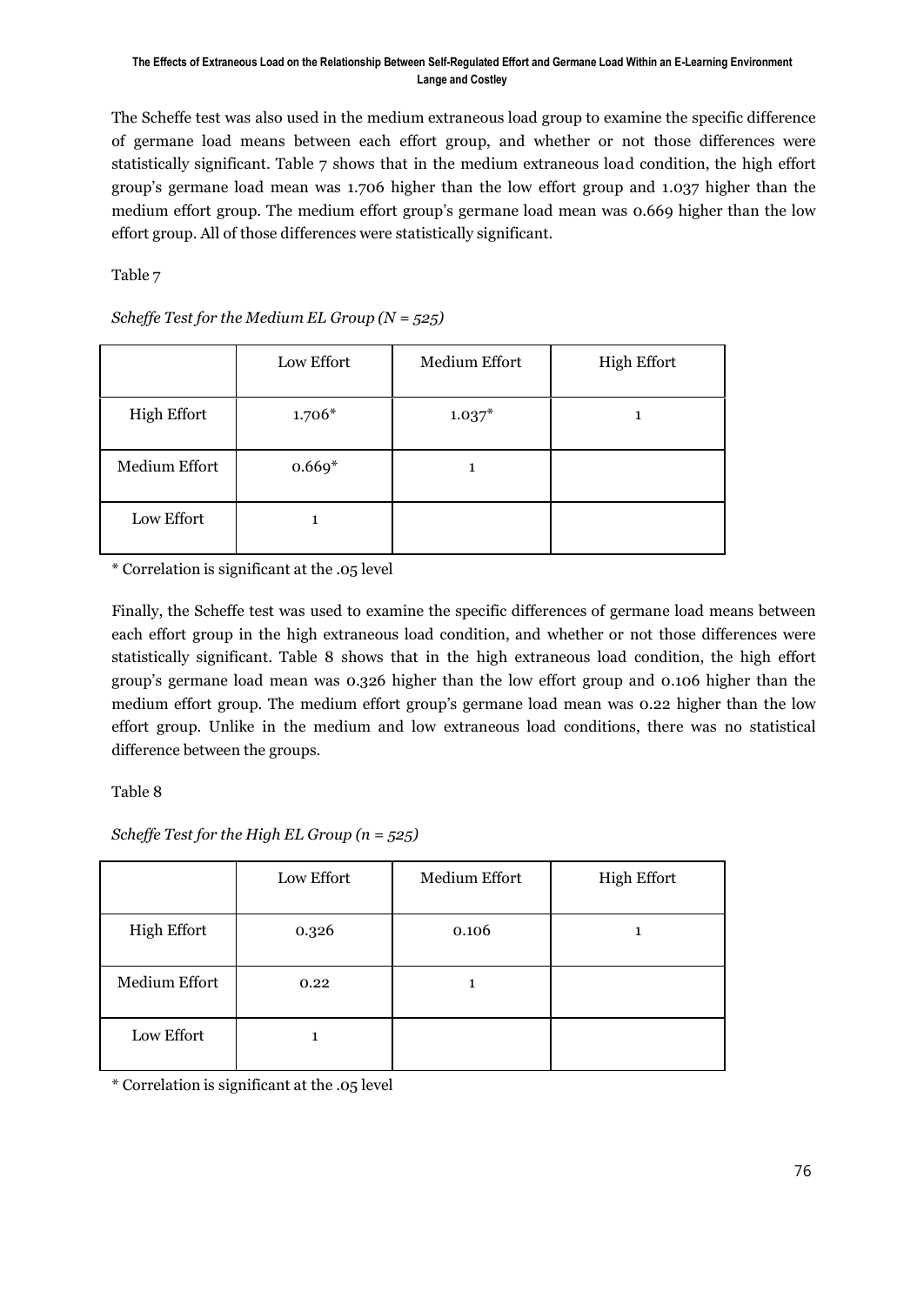## **Discussion**

The results showed that extraneous load had a negative relationship with both germane load and selfregulated effort. That is, as extraneous load reduced, both germane load and self-regulated effort increased. Furthermore, self-regulated effort had a positive relationship with germane load, with germane load increasing as self-regulated effort increased. This relationship is meaningful in that it shows that students who put in more effort are more likely to succeed. However, this study also looked at the significance of this relationship within varying extraneous load environments to see if effort can overcome unclear instruction. This study revealed that extraneous load levels varied to enough of a degree where three separate conditions could be created. As mentioned by those who participated in the qualitative interviews, the presentation of video lectures varied among different courses, which played a role in the extraneous load variation found in this study.

Accordingly, the main purpose of this study was to examine the relationships between varying levels of self-regulated effort (low, medium, high) and germane load within specific extraneous load conditions (low, medium, high). Results indicated that as extraneous load increased, the relationship between self-regulated effort and germane load weakened. Additionally, within the low and medium extraneous load conditions, germane load levels significantly differed among the three self-regulated effort groups. This shows that within those conditions, self-regulated effort had a significantly different relationship with germane load based on effort levels, with higher effort levels having higher levels of germane load. However, no significant difference was found between germane load means among the three self-regulated effort groups within the high extraneous load condition. This shows that within high extraneous load online environments, higher levels of self-regulation not only have a weaker relationship with germane load than in medium and low extraneous load environments, but that using more self-regulated effort is generally no more effective than using less self-regulated effort.

The negative correlation found between extraneous load and germane load is supported by cognitive load theory, which states that extraneous load leads to unnecessary cognitive processing, negatively affecting comprehension and ultimately germane load (Cierniak et al., 2009; De Jong, 2010; Leppink et al., 2013; Sweller et al., 1998). Experiments have shown that learners who are forced to manage extraneous load as a result of ineffective instruction generally show lower levels of comprehension (Mayer et al., 2001; Moreno et al., 2001). The negative relationship found between extraneous load and self-regulated effort is also supported by research, as use of self-regulated learning strategies within e-learning has been found to be negatively affected by extraneous load within the learning environment (Moos, 2013). Additionally, the positive relationship between self-regulated effort and germane load is not surprising, in that research has shown that self-regulation has been connected to higher levels of learning within e-learning environments (Moos, 2013; Moos & Azevedo, 2008; Puzziferro, 2008; Shih et al., 1998).

The results of the current study involving the relationships between varying levels of self-regulated effort and germane load within specific extraneous load conditions are revealing in light of other research. Regarding the low extraneous load condition, it can be said that when clear instruction is presented, self-regulated effort is an effective strategy and that those that use it will show greater success than those that do not. Similar results regarding the difference between germane load means of the three self-regulated effort groups were found within the medium extraneous load environment; however, higher levels of self-regulated effort had a somewhat weaker relationship with germane load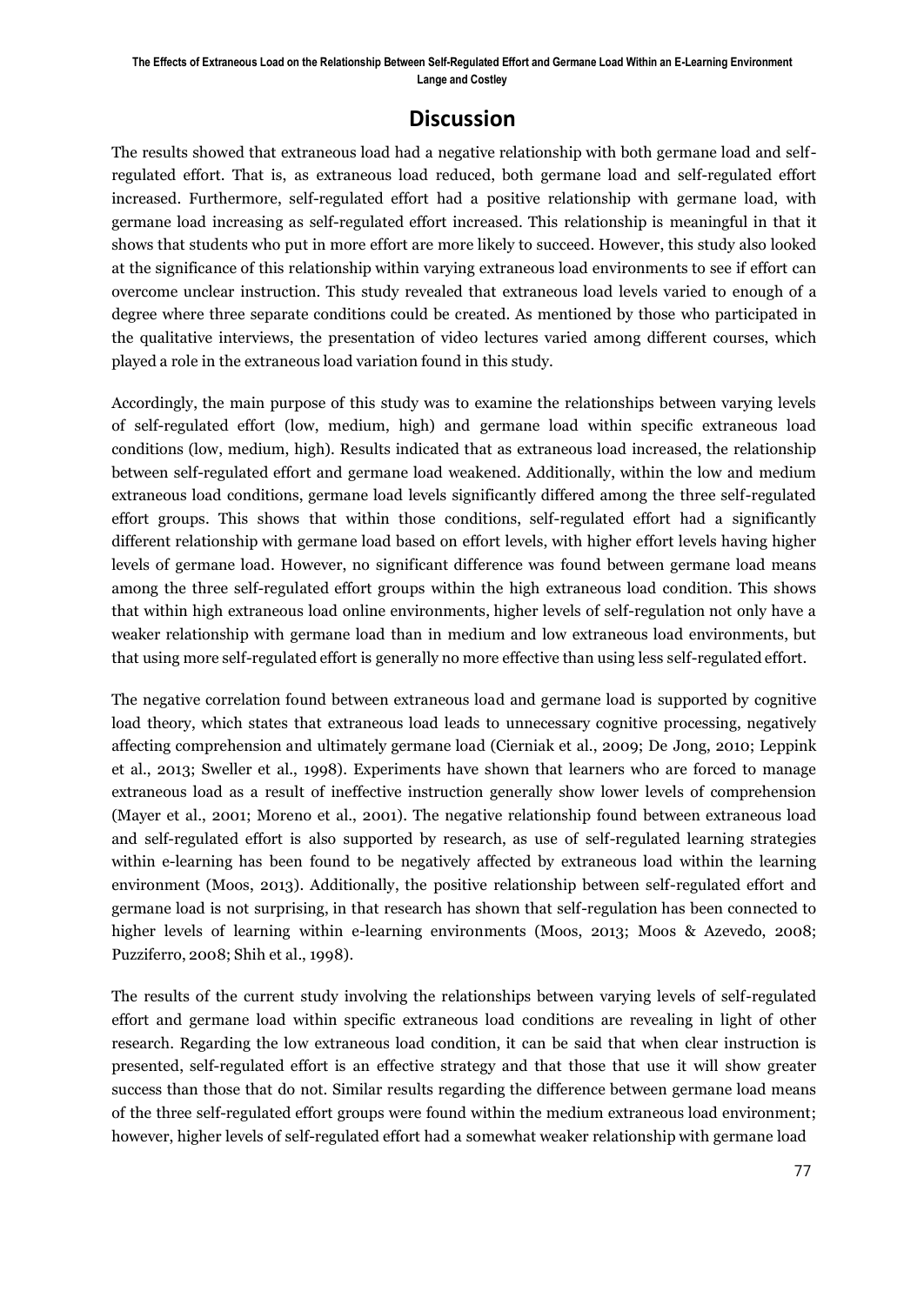than they did within the low extraneous load condition. Thus it can be concluded that within mid-level extraneous load environments, higher levels of self-regulated effort can still have a stronger relationship with learning than lower levels of self-regulated effort. However the use of more effort may not be as successful as it would be in conditions of low extraneous load. Studies addressing similar circumstances have revealed that learning is increased through the use of higher selfregulation as a result of low extraneous load instruction (Moos & Azevedo, 2008; Kramarski & Mizrachi, 2006). However, these studies differ from the current study in that they did not examine learning differences between different self-regulated learning levels within different extraneous load environments. This was addressed by Gerjets et al. (2000), with results providing support for the current study in that both high and low levels of effort used for processing strategies were examined within a low extraneous load e-learning environment, and that low-effort learners were outperformed by high-effort learners.

The current study's results from the high extraneous load condition are much more significant in terms of exposing the exceptional negative influence that high levels of extraneous load have on the learning experience. This is evident within that condition by the fact that higher levels of selfregulated effort had no relationship with germane load, unlike the low and medium extraneous load conditions. Similar germane load means were found among the three self-regulated effort groups, showing that high extraneous load was so significant that high levels of self-regulated effort were just as ineffective as lower levels of self-regulated effort in overcoming poor instruction. Moos (2013) showed that high extraneous load within an e-learning environment decreases effort, leading to lower levels of learning. However, Moos (2013) did not look at the use of high self-regulated learning strategies within high extraneous load environments to see if self-regulation can be effective in overcoming poor instruction. To examine this phenomenon, Gerjets et al. (2000) showed that students displaying high levels of effort within a high extraneous load environment showed no difference in performance compared to students in a low extraneous load condition, effectively overcoming poor instruction.

The current study makes an important contribution to the field of e-learning in that it brings to light that there are some situations where student effort will not be effective in overcoming poor instruction. Some research shows that certain types of learners show higher levels of performance, regardless of the instructional situation. Specifically, it is generally accepted that motivated students who display high levels of effort can overcome obstacles faced within the learning environment and ultimately succeed in their coursework. Research has suggested, for example, that effort involved in selfregulation can overcome the delivery of incomprehensible material, inadequate study conditions, and confusing instruction (Gerjets et al., 2000; Leutner & Sumfleth, 2009; Moos, 2011; Zimmerman, 1990). Gerjets et al. (2000) for example, claim that students who use more effort can overcome poor instruction unlike the current study in which high effort of levels could not overcome poor instruction. The fact that in the present study effort was unsuccessful in overcoming the perceived unclear instruction can be explained by the processes associated with extraneous load as part of cognitive load theory. Unlike germane load, extraneous load is associated with the effort that is either unnecessary or irrelevant to learning (Cierniak et al., 2009; Leppink et al., 2013; Schmeck et al., 2015). The effort that goes into dealing with confusing instruction may ultimately create extraneous processing, as students are using cognitive effort to make sense of unclear instruction, which does not contribute to learning. Self-regulated effort measurements look at whether students who face obstacles in the learning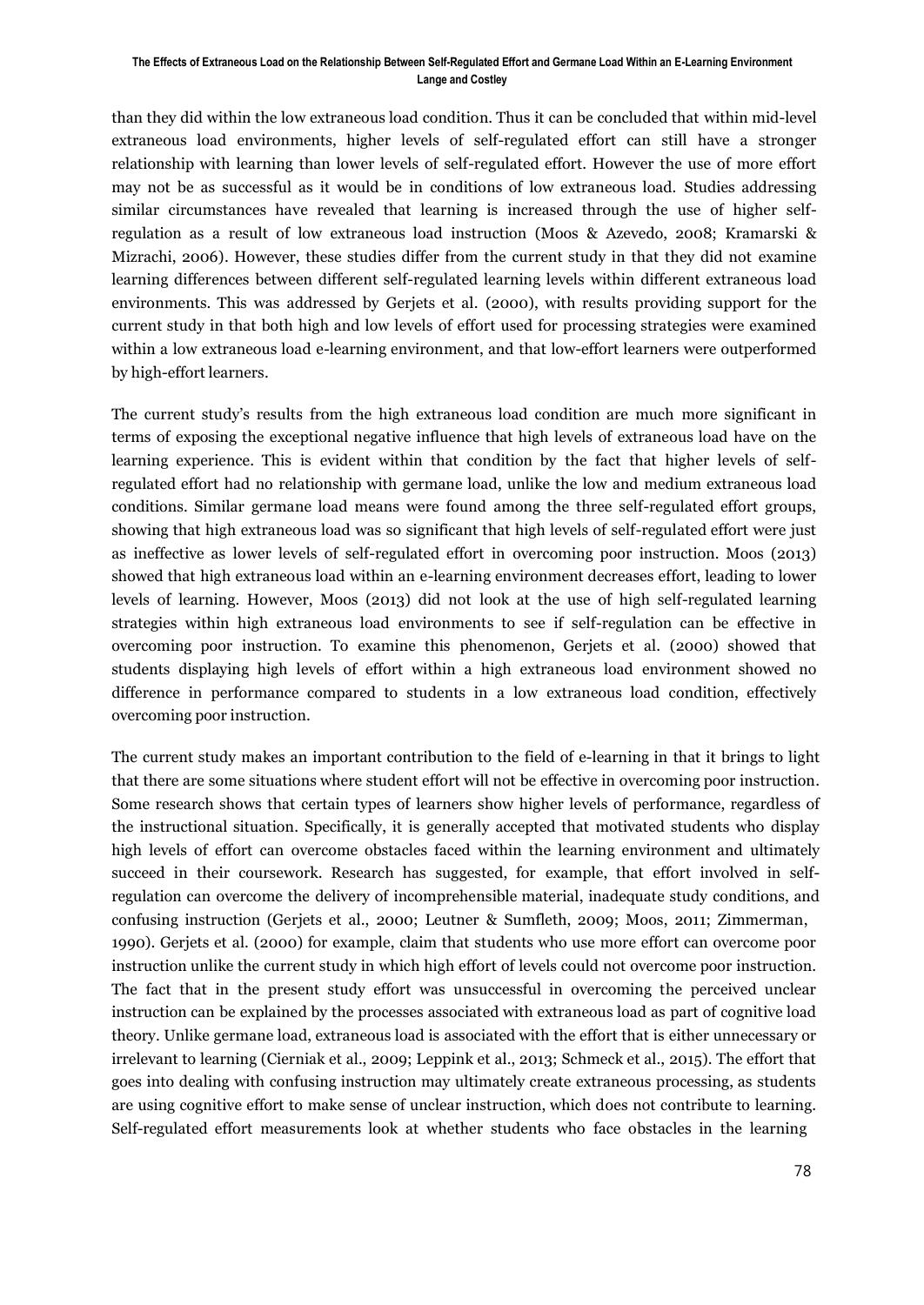environment persist by exerting effort to complete their work. This may be effective when facing complex material that is well taught. This is because students perceive that their effort leads to learning. However, when students deal with extraneous processing through unclear explanation of the content, more effort may be ineffective because it is not directed towards meaningful learning.

## **Conclusion**

Results from this study show that the effort put forth by students to overcome challenging situations may not always lead to successful learning. However, the results of this study also revealed that when students face lower levels of extraneous load within an e-learning environment, higher levels of selfregulated effort have a positive relationship with learning. The implications of this research are useful for both instructors and learners within multimedia e-learning environments. While e-learning instructors need to present instruction in a way that avoids the creation of extraneous processing by students, e-learning students should self-regulate their effort to gain a better understanding of the content. Based on the findings of the current study, however, it is important to note that performance gains are more likely to occur within e-learning when both of those conditions are simultaneously met.

There are several ways in which instructors can avoid the delivery of extraneous information and allow students to apply effort toward meaningful learning. For example, instructors should consider presenting students with worked examples to problems within e-learning environments, which clears up instructional confusion through scaffolding of procedural steps (Gergets, 2000). Segmenting is an in instructional technique that allows for a controlled pace of learning because it presents the content in smaller chunks at a single time, allowing students to digest the information before going on to the next level of explanation (Mayer & Moreno, 2003). Additionally, students can watch each segment within a video lecture multiple times and pause the video in order to think about the content before moving on to the next segment. Ultimately, it clarifies instruction by avoiding unclear content that may occur if information is presented all at once. Teaching strategies such as these not only contribute to clear instructional delivery, but they can also increase chances of strategic effort. This is according to research that claims students are more likely to use specific strategies when levels of extraneous load are minimized (Moos, 2013; Pass et al., 2005). It is important to note that presenting the content clearly is by no means a panacea, and that students who use lower levels of effort will still exist. But if the content is clearly presented, effort that is directed to such content should lead to higher levels of understanding due to the fact that such explanation contributes to meaningful learning.

Although the results of this study contribute to the discourse of online learning research through evidence that student effort may not always overcome poor instruction, there are some limitations. This study was based on survey responses of subjective measurements involving cognitive load and self-regulated effort. The results can be strengthened by examining the same relationships within a controlled experimental environment. Specifically, creating online instruction containing various levels of extraneous load and having students modify their use of self-regulated learning strategies within specific extraneous load environments, may further support these results. Given that, the results of the current study build on what previous research has done regarding the conceptualization of complex relationships between cognitive load and self-regulated learning within multimedia elearning environments.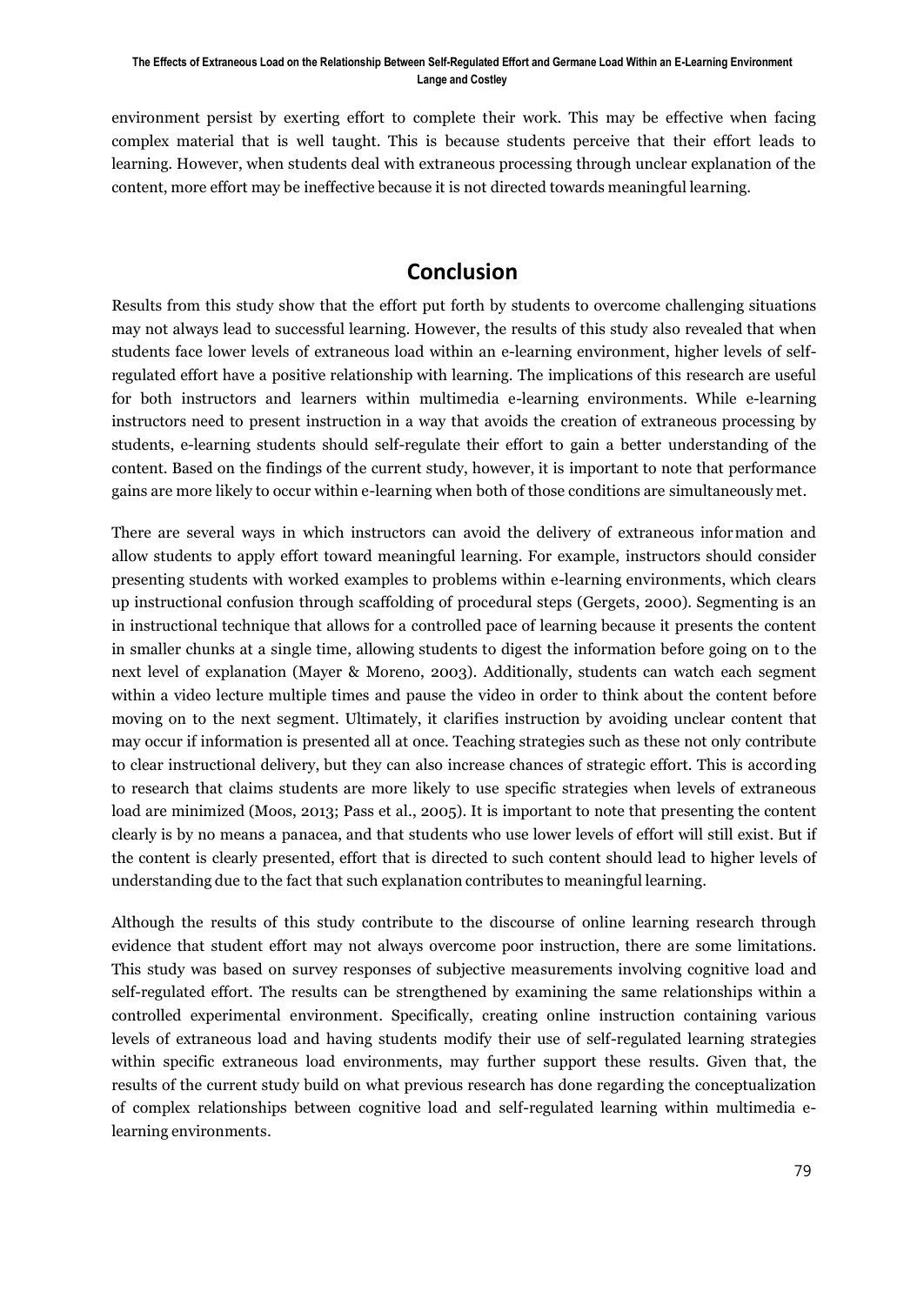## References

- Chang, C.-C., & Yang, F.-Y. (2010). Exploring the cognitive loads of high-school students as they learn concepts in web-based environments. *Computers & Education*, *55*(2), 673-680.
- Cierniak, G., Scheiter, K., & Gerjets, P. (2009). Explaining the split-attention effect: is the reduction of extraneous cognitive load accompanied by an increase in germane cognitive load? *Computers in Human Behavior*, 25, 315–324.
- Dabbagh, N., & Kitsantas, A. (2012). Personal Learning Environments, social media, and selfregulated learning: A natural formula for connecting formal and informal learning. *The Internet and Higher Education*, *15*(1), 3-8.
- De Jong, T. (2010). Cognitive load theory, educational research, and instructional design: some food for thought. *Instructional Science*, *38*(2), 105-134.
- Duncan, T. G., & McKeachie, W. J. (2005). The making of the motivated strategies for learning questionnaire. *Educational Psychologist*, *40*(2), 117-128.
- Ergul, H. (2004). Relationship between student characteristics and academic achievement in distance education and application on students of Anadolu University. *Turkish Online Journal of Distance Education*, *5*(2), 81-90.
- Gerjets, P., Scheiter, K., & Tack, W. H. (2000). Resource-adaptive selection of strategies in learning from worked-out examples. In L. R. Gleitman & A. K. Joshi (Eds.), Proceedings of the 22nd Annual Conference of the Cognitive Science Society (pp. 166-171). Mahwah, NJ: Erlbaum.
- Gerjets, P. & Scheiter, K. (2003). Goal configurations and processing strategies as moderators between instructional design and cognitive load: Evidence from hypertext-based instruction. *Educational Psychologist*, *38*(1), 33-41.
- Han, S. (2012). A study on the development of a course evaluation tool for Cyber University Consortium in Korea. In Kim, T., Mohammed, S., Ramos, C., Abawajy, J., Kang, B., & Slezak D. (Eds.), *Computer applications for web, human computer interaction, signal and image processing, and pattern recognition* (pp. 331-337).
- Homer, B. D., Plass, J. L., & Blake, L. (2008). The effects of video on cognitive load and social presence in multimedia-learning.*Computers in Human Behavior*, *24*(3), 786-797.
- Jung, I. (2000). Korea: Virtual university trial project. *TechKnowLogia*, 29-31.
- Jung, I. & Rha, I. (2001). A virtual university trial project: Its impact on higher education in South Korea. *Innovations in Education and Teaching International*, *38*(1), 31-41.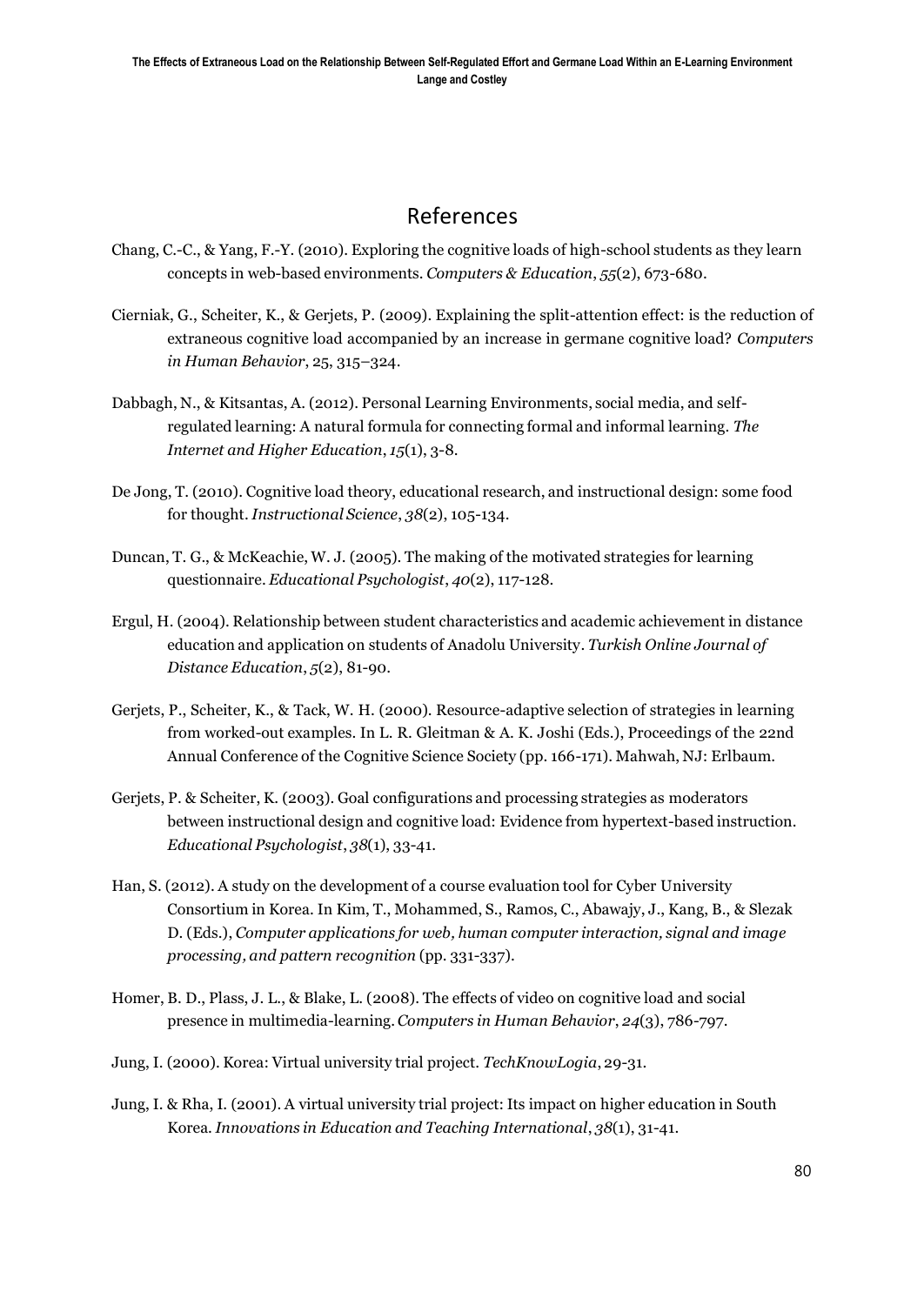- Kalyuga, S., Chandler, P., & Sweller, J. (1999). Managing split-attention and redundancy in multimedia instruction. *Applied Cognitive Psychology, 13*, 351-371.
- Kirschner, P. A. (2002). Cognitive load theory: Implications of cognitive load theory on the design of learning. *Learning and Instruction, 12*, 1–10.
- Kobayashi, T. & Kim, Y. (2010). The status of cyber education in Korean higher learning: The potential for East Asian linkage in higher education. *The Open University of Japan Repository*. Accessed August 25th, 2016, from <http://id.nii.ac.jp/1146/00003502/>
- Komarraju, M., & Nadler, D. (2013). Self-efficacy and academic achievement: Why do implicit beliefs, goals, and effort regulation matter? *Learning and Individual Differences*, *25*, 67-72.
- Kramarski, B. & Mizrachi, N. (2006). Online discussion and self-regulated learning: effects of instructional methods on mathematical literacy. *Journal of Educational Research, 99*(4), 218–230.
- Leppink, J., Paas, F., Van der Vleuten, C. P., Van Gog, T., & Van Merriënboer, J. J. (2013). Development of an instrument for measuring different types of cognitive load. *Behavior Research Methods*, *45*(4), 1058-1072.
- Leutner, D., Leopold, C., & Sumfleth, E. (2009). Cognitive load and science text comprehension: Effects of drawing and mentally imagining text content. *Computers in Human Behavior*, *25*(2), 284-289.
- Mayer, R. E. (2003). Elements of a science of e-learning. *Journal of Educational Computing Research*, *29*(3), 297-313.
- Mayer, R. E. (2014). Cognitive theory of multimedia learning. *The Cambridge handbook of multimedia learning*, *43-71*.
- Mayer, R. E., Heiser, J., & Lonn, S. (2001). Cognitive constraints on multimedia learning: When presenting more material results in less understanding. *Journal of Educational Psychology*, *93*(1), 187–198. <http://doi.org/10.1037/0022-0663.93.1.187>
- Mayer, R. E., & Moreno, R. (2003). Nine ways to reduce cognitive load in multimedia learning. *Educational Psychologist, 38*(1), 43–52.
- McManus, T. (2000). Individualizing instruction in a Web-based hypermedia learning environment: Nonlinearity, advanced organizers, and self-regulated learners. *Journal of Interactive Learning Environments, 11*, 219–251.
- Moos, D. (2013). Examining hypermedia learning: The role of cognitive load and self-regulated learning. *Journal of Educational Multimedia and Hypermedia*, *22*(1), 39-61.
- Moos, D. C., & Azevedo, R. (2008). Monitoring, planning, and self-efficacy during learning with hypermedia: The impact of conceptual scaffolds. *Computers in Human Behavior, 24*(4),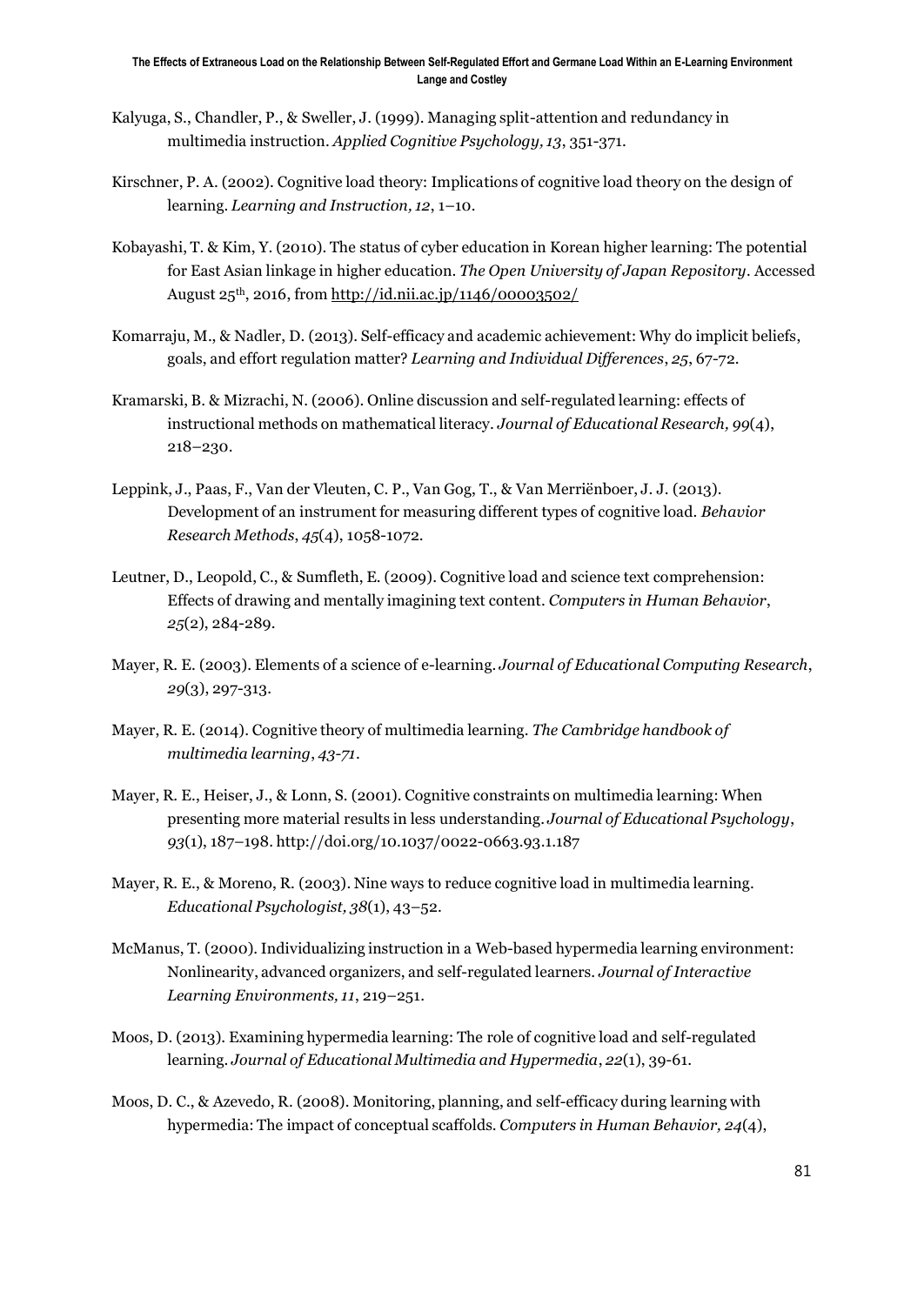1686–1706.

- Moreno, R., Mayer, R. E., Spires, H. A., & Lester, J. C. (2001). The case for social agency in computerbased teaching: Do students learn more deeply when they interact with animated pedagogical agents? *Cognition and instruction*, *19*(2), 177-213.
- Nie, Y., Lau, S., & Liau, A. K. (2011). Role of academic self-efficacy in moderating the relation between task importance and test anxiety. *Learning and Individual Differences*, *21*(6), 736-741.
- Paas, F., Tuovinen, J., van Merriënboer, J. J. G., & Darabi, A. (2005). A motivational perspective on the relation between mental effort and performance: Optimizing learner involvement in instruction. *Educational Technology, Research and Development, 53*, 25-34.
- Perry, N.E., Phillips, L., & Hutchinson, L.R. (2006). Preparing student teachers to support for selfregulated learning. *Elementary School Journal, 106*, 237-254.
- Pintrich, P., Smith, D. A. F., Garcia, T., &.McKeachie, W. J. (1991). *A manual for the use of the motivated strategies for learning questionnaire (MSLQ)* (Technical Report No. 91-B-004). Ann Arbor: University of Michigan National Center for Research to Improve Postsecondary Teaching and Learning.
- Puzziferro, M. (2008). Online technologies self-efficacy and self-regulated learning as predictors of final grade and satisfaction in college-level online courses. *The American Journal of Distance Education*, *22*(2), 72-89.
- Saw, A. T. (2011). *Learner Control, Expertise, and Self-Regulation:Implications for Web-Based Statistics Tutorials* (Doctoral dissertation, Claremont Graduate University).
- Schmeck, A., Opfermann, M., van Gog, T., Paas, F., & Leutner, D. (2015). Measuring cognitive load with subjective rating scales during problem solving: differences between immediate and delayed ratings. *Instructional Science*, *43*(1), 93-114.
- Shadiev, R., Hwang, W. Y., Huang, Y. M., & Liu, T. Y. (2015). The impact of supported and annotated mobile learning on achievement and cognitive load. *Journal of Educational Technology & Society*, *18*(4), 53-69.
- Shih, C., Ingebritsen, T., Pleasants, J., Flickinger, K., & Brown, G. 1998. Learning strategies and other factors influencing achievement via Web courses. *Proceedings of the 14th Annual Conference on Distance Teaching and Learning* (359–363). Madison, WI. (ED 422876)
- Simon, R. A., Aulls, M. W., Dedic, H., Hubbard, K., & Hall, N. C. (2015). Exploring student persistence in STEM programs: A motivational model. *Canadian Journal of Education*, *38*(1), 1-27.
- Suh, S., & Kim, S. (2013). *Study on policy for an entrance quota of cyber universities.* Seoul, Korea: Korea Educational Information and Research Service.

Sweller, J. (2005). Implications of cognitive load theory for multimedia learning. In R. E. Mayer (Ed.),